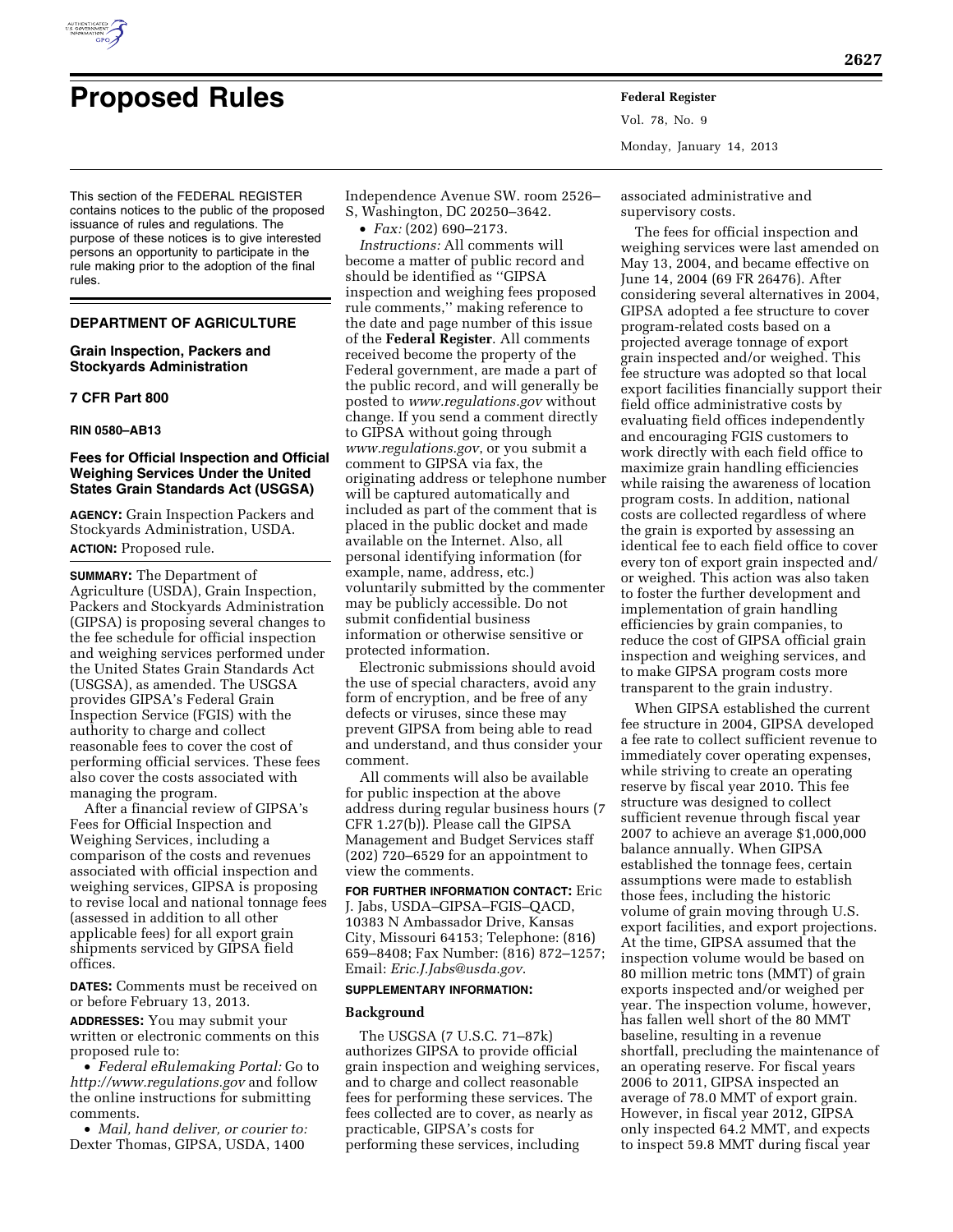2013 and an average of 65.0 MMT for fiscal years 2014 to 2017.

GIPSA regularly reviews its user-fee programs to determine if the fees adequately cover the costs of program delivery. While GIPSA continuously seeks to reduce its operating costs, GIPSA has determined that the existing fee structure will not generate sufficient revenue to cover program costs through fiscal year 2017.

In fiscal year 2009, GIPSA's official inspection and weighing services program revenue was \$31.2 million with program costs of \$33.3 million, resulting in a \$2.1 million program deficit. In fiscal year 2010, GIPSA revenue was \$36.9 million with costs of \$35.5 million, resulting in a \$1.4 million margin. In fiscal year 2011, GIPSA revenue was \$37.7 million with costs of \$36.6 million, resulting in a \$1.1 million margin. In fiscal year 2012, revenue is projected at \$28.7 million and costs at \$35.1 million, resulting in a projected \$6.4 million program deficit. Program costs for fiscal years 2013 to 2017 are projected at \$35.1 million. The costs include employee salaries and benefits including estimated annual cost of living adjustments, and future costs to replace and maintain aging program equipment in GIPSA offices. These fees also cover GIPSA's administrative and supervisory costs for the performance of GIPSA's official inspection and weighing services, including personnel compensation and benefits, travel, rent, communications, utilities, contractual services, supplies, and equipment. Given the above discussion, GIPSA believes that the current fee structure will not fully fund the delivery of GIPSA's official inspection and weighing services in future fiscal years and will result in program deficits.

After reviewing the fees for official inspection and weighing services, including a comparison of the costs and revenue associated with official inspection and weighing services, and assessing how GIPSA accounts for workers compensation costs at the local and national levels, GIPSA proposes to change local and national tonnage fees (assessed in addition to all other

applicable fees) for all export grain shipments serviced by GIPSA field offices. GIPSA proposes to increase local tonnage fees in fiscal year 2013 for 1) League City, Texas from \$0.115 to \$0.125 per metric ton; 2) New Orleans, Louisiana from \$0.015 to \$0.033 per metric ton; 3) Portland, Oregon from \$0.084 to \$0.124 per metric ton and; 4) Toledo, Ohio from \$0.132 to \$0.233 per metric ton.

GIPSA proposes to increase the national tonnage fee approximately 5 percent in fiscal year 2013 from \$0.052 to \$0.055 per metric ton of export grain inspected and/or weighed and approximately 2 percent per year for fiscal years 2014 to 2017. In addition, workers compensation costs would be shifted from the national to the local level in order to fully reflect where those program costs originate. In response to the Grain Inspection Advisory Committee resolution in November 2010, stating that GIPSA should establish an equitable tonnage fee for all export tonnage utilizing the official system, GIPSA would also begin charging the national tonnage fee of \$0.055 per metric ton on export grain inspected and/or weighed (excluding land carrier shipments to Canada and Mexico) from delegated States and designated agencies. Currently, delegated States and designated agencies pay only a supervision fee of \$0.011 per metric ton on export grain officially inspected and/or weighed as found in the current fee structure (see Schedule C of § 800.71 of the USGSA regulations).

GIPSA would also revise the fee structure for official inspection and weighing services performed in Canada, which currently appear in Schedule B of § 800.71 of the USGSA regulations. As a result, the separate unit fees for official inspection and weighing services performed in Canada would be changed to the prevailing U.S. noncontract rate, plus the prevailing Toledo field office tonnage fee, plus the actual cost of travel. GIPSA would further replace the ''Vomitoxin Qualitative'' and ''Vomitoxin Quantitative'' fees with one fee, ''All other Mycotoxins,'' in

order to simplify the fee schedule for the testing of mycotoxins, other than aflatoxin. GIPSA also created separate fees for applicants that provide test kits for aflatoxin and all other mycotoxin testing. The existing fee structure in Schedule B would be deleted and the existing Schedule C fee structure would become Schedule B.

While GIPSA's proposed fee increase in fiscal year 2013 is projected to increase program revenue in fiscal year 2013, the proposed fee increase would not provide sufficient revenue through fiscal year 2017. As stated previously, GIPSA believes that an initial increase in fees followed by annual incremental increases is the appropriate course to mitigate the effects that a larger onetime fee increase would have on our customers. GIPSA's financial projections indicate that implementing the proposed fee increase would allow the official inspection and weighing services to recover its costs and build an operating reserve.

Fees for foreign travel would be changed from the current daily rate of \$510.00 to the established hourly fee for special projects, plus the actual cost of travel, per diem, and related expenditures. All remaining fees (except fees for FGIS supervision of domestic official inspection and weighing services, including land carrier shipments to Canada and Mexico, performed by delegated States and/or designated agencies) would be increased approximately 5 percent for fiscal year 2013 and approximately 2 percent for fiscal years 2014 to 2017 to cover projected costs.

Tables 1, 2, and 3 below compare current fees and charges found in Schedule A of § 800.71(a) of the regulations under the USGSA (7 CFR 800.71(a)) with fee increases proposed to take effect on May 1, 2013; October 1, 2013; October 1, 2014, October 1, 2015; and October 1, 2016. Program fees in Table 1 show the combined national and local tonnage fee for field offices and the national tonnage fee for delegated states and designated agencies.

TABLE 1—FEES FOR OFFICIAL SERVICES PERFORMED AT AN APPLICANT'S FACILITY IN AN ONSITE FGIS LABORATORY

| Service             | Service description              | Current fees<br>and charges | Proposed fees<br>and charges<br>FY 2013 | Proposed fees<br>and charges<br>FY 2014 | Proposed fees<br>and charges<br>FY 2015 | Proposed fees<br>and charges<br>FY 2016 | Proposed fees<br>and charges<br>FY 2017 |  |  |
|---------------------|----------------------------------|-----------------------------|-----------------------------------------|-----------------------------------------|-----------------------------------------|-----------------------------------------|-----------------------------------------|--|--|
| <b>Hourly Rates</b> |                                  |                             |                                         |                                         |                                         |                                         |                                         |  |  |
| One-Year Contract   | Monday-Friday (6 a.m. to 6 p.m.) | \$36.00/hour                | \$37.80/hour                            | \$38.60/hour                            | \$39.40/hour                            | \$40.20/hour                            | \$41.10/hour                            |  |  |
|                     | Monday-Friday (6 p.m. to 6 a.m.) | \$37.60/hour                | \$39.50/hour                            | \$40.30/hour                            | \$41.20/hour                            | \$42.10/hour                            | \$43.00/hour                            |  |  |
|                     | Saturday, Sunday, overtime       | \$43.00/hour                | \$45.20/hour                            | \$46.20/hour                            | \$47.20/hour                            | \$48.20/hour                            | \$49.20/hour                            |  |  |
|                     |                                  | \$64.00/hour                | \$67.20/hour                            | \$68.60/hour                            | \$70.00/hour                            | \$71.40/hour                            | \$72.90/hour                            |  |  |
| Non-Contract        | Monday-Friday (6 a.m. to 6 p.m.) | \$64.00/hour                | \$67.20/hour                            | \$68.60/hour                            | \$70.00/hour                            | \$71.40/hour                            | \$72.90/hour                            |  |  |
|                     | Monday-Friday (6 p.m. to 6 a.m.) | \$64.00/hour                | \$67.20/hour                            | \$68.60/hour                            | \$70.00/hour                            | \$71.40/hour                            | \$72.90/hour                            |  |  |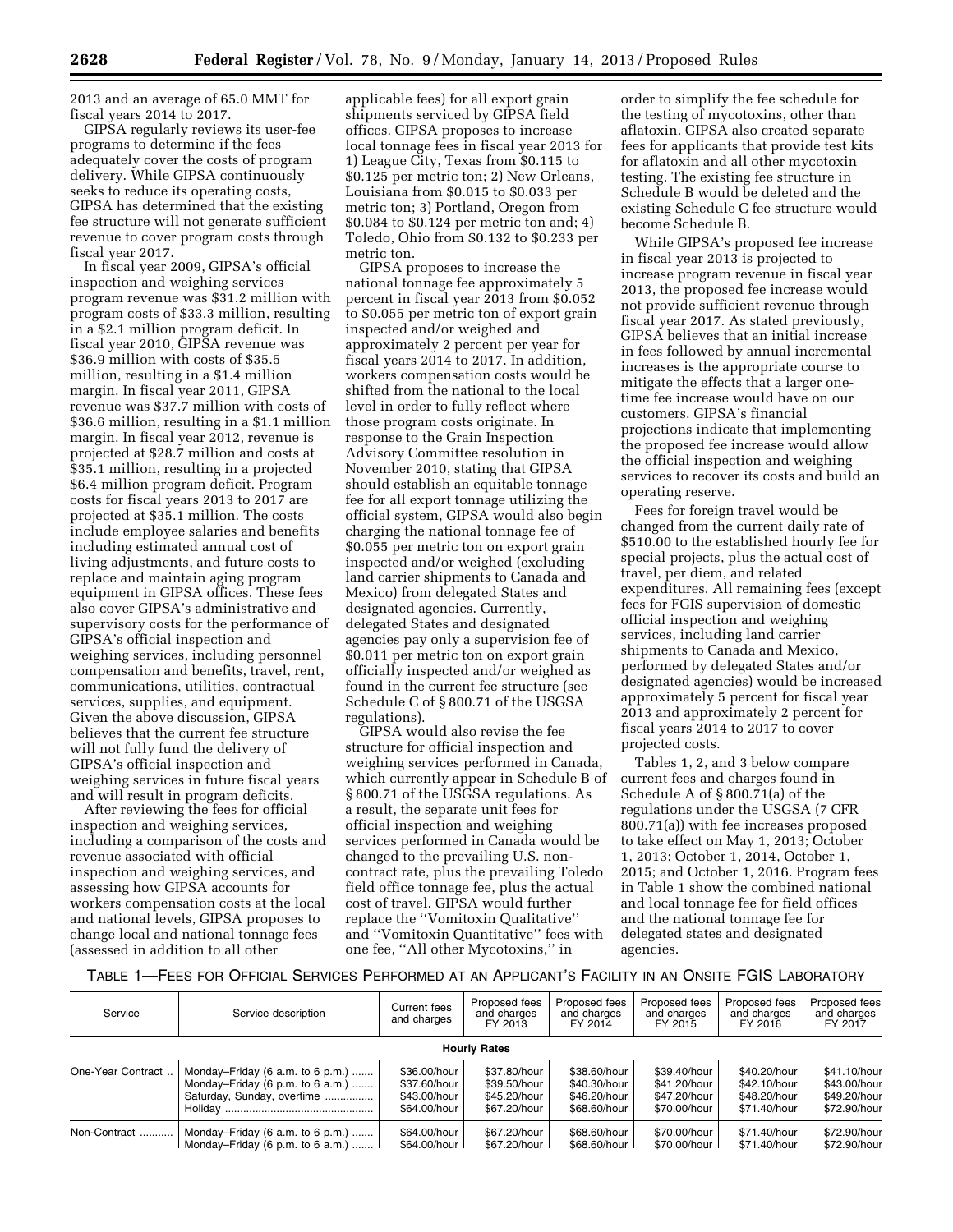## TABLE 1—FEES FOR OFFICIAL SERVICES PERFORMED AT AN APPLICANT'S FACILITY IN AN ONSITE FGIS LABORATORY— **Continued**

| Service | Service description                                                                                                                                                                                                                     | <b>Current fees</b><br>and charges | Proposed fees<br>and charges<br>FY 2013 | Proposed fees<br>and charges<br>FY 2014 | Proposed fees<br>and charges<br>FY 2015 | Proposed fees<br>and charges<br>FY 2016 | Proposed fees<br>and charges<br>FY 2017 |
|---------|-----------------------------------------------------------------------------------------------------------------------------------------------------------------------------------------------------------------------------------------|------------------------------------|-----------------------------------------|-----------------------------------------|-----------------------------------------|-----------------------------------------|-----------------------------------------|
|         | Saturday, Sunday, overtime                                                                                                                                                                                                              | \$64.00/hour<br>\$64.00/hour       | \$67.20/hour<br>\$67.20/hour            | \$68.60/hour<br>\$68.60/hour            | \$70.00/hour<br>\$70.00/hour            | \$71.40/hour<br>\$71.40/hour            | \$72.90/hour<br>\$72.90/hour            |
|         | Additional Tests (cost per test, assessed in addition to the hourly rate)                                                                                                                                                               |                                    |                                         |                                         |                                         |                                         |                                         |
|         |                                                                                                                                                                                                                                         | \$10.00                            | \$10.50                                 | \$10.80                                 | \$11.10                                 | \$11.40                                 | \$11.70                                 |
|         | Aflatoxin (rapid test kit method-applicant provides kit)                                                                                                                                                                                | <b>NA</b>                          | \$8.50                                  | \$8.80                                  | \$9.10                                  | \$9.40                                  | \$9.70                                  |
|         |                                                                                                                                                                                                                                         | <b>NA</b>                          | \$19.50                                 | \$19.90                                 | \$20.30                                 | \$20.80                                 | \$21.30                                 |
|         | All other Mycotoxins (rapid test kit method-applicant provides                                                                                                                                                                          |                                    |                                         |                                         |                                         |                                         |                                         |
|         |                                                                                                                                                                                                                                         | <b>NA</b>                          | \$17.50                                 | \$17.90                                 | \$18.30                                 | \$18.80                                 | \$19.30                                 |
|         | Corn protein, oil, and starch (one or any combination)                                                                                                                                                                                  | \$2.25                             | \$2.40                                  | \$2.50                                  | \$2.60                                  | \$2.70                                  | \$2.80                                  |
|         |                                                                                                                                                                                                                                         | \$2.25                             | \$2.40                                  | \$2.50                                  | \$2.60                                  | \$2.70                                  | \$2.80                                  |
|         |                                                                                                                                                                                                                                         | \$2.25                             | \$2.40                                  | \$2.50                                  | \$2.60                                  | \$2.70                                  | \$2.80                                  |
|         |                                                                                                                                                                                                                                         | \$2.25                             | \$2.40                                  | \$2.50                                  | \$2.60                                  | \$2.70                                  | \$2.80                                  |
|         |                                                                                                                                                                                                                                         | Non-contract                       | Non-contract                            | Non-contract                            | Non-contract                            | Non-contract                            | Non-contract                            |
|         |                                                                                                                                                                                                                                         | hourly rate                        | hourly rate                             | hourly rate                             | hourly rate                             | hourly rate                             | hourly rate                             |
|         |                                                                                                                                                                                                                                         |                                    | Class Y Weighing (per carrier)          |                                         |                                         |                                         |                                         |
|         |                                                                                                                                                                                                                                         | \$0.30                             | \$0.40                                  | \$0.50                                  | \$0.60                                  | \$0.70                                  | \$0.80                                  |
|         |                                                                                                                                                                                                                                         | \$1.25                             | \$1.40                                  | \$1.50                                  | \$1.60                                  | \$1.70                                  | \$1.80                                  |
|         |                                                                                                                                                                                                                                         | \$2.50                             | \$2.70                                  | \$2.80                                  | \$2.90                                  | \$3.00                                  | \$3.10                                  |
|         | Program Fees (Assessed on a per metric ton basis for all outbound carriers in addition to all other applicable fees. Only one program fee will be assessed<br>when inspection and weighing services are performed on the same carrier.) |                                    |                                         |                                         |                                         |                                         |                                         |
|         |                                                                                                                                                                                                                                         | \$0.167                            | \$0.180                                 | \$0.184                                 | \$0.188                                 | \$0.192                                 | \$0.196                                 |

| League City | \$0.167 | \$0.180 | \$0.184 | \$0.188 | \$0.192 | \$0.196 |
|-------------|---------|---------|---------|---------|---------|---------|
| New Orleans | \$0.067 | \$0.088 | \$0.090 | \$0.092 | \$0.094 | \$0.096 |
| Portland    | \$0.136 | \$0.179 | \$0.183 | \$0.187 | \$0.191 | \$0.195 |
| Toledo      | \$0.184 | \$0.288 | \$0.294 | \$0.300 | \$0.306 | \$0.313 |
|             | \$0.011 | \$0.055 | \$0.057 | \$0.059 | \$0.061 | \$0.063 |
|             | \$0.011 | \$0.055 | \$0.057 | \$0.059 | \$0.061 | \$0.063 |

# TABLE 2—SERVICES PERFORMED AT OTHER THAN AN APPLICANT'S FACILITY IN AN FGIS LABORATORY

|                                                                                                                                                                                                                                                                                       |                                        |                                             | Original Inspection and Weighing (Class X Services)<br>Stationary lots (sampling, grade/factor, and checkloading) |                                        |                                        |                                        |
|---------------------------------------------------------------------------------------------------------------------------------------------------------------------------------------------------------------------------------------------------------------------------------------|----------------------------------------|---------------------------------------------|-------------------------------------------------------------------------------------------------------------------|----------------------------------------|----------------------------------------|----------------------------------------|
| Truck/trailer/container (per carrier)<br>Sacked grain (per hour per service representa-                                                                                                                                                                                               | \$20.00<br>\$29.70<br>\$187.50         | \$21.00<br>\$31.20<br>\$196.90              | \$21.50<br>\$31.90<br>\$200.90                                                                                    | \$22.00<br>\$32.60<br>\$205.00         | \$22.50<br>\$33.30<br>\$209.10         | \$23.00<br>\$34.00<br>\$213.30         |
| tive plus an administrative fee per hundred                                                                                                                                                                                                                                           | \$0.04                                 | \$0.05                                      | \$0.06                                                                                                            | \$0.07                                 | \$0.08                                 | \$0.09                                 |
| Lots sampled online during loading (sampling charge at applicable hourly rate applies)                                                                                                                                                                                                |                                        |                                             |                                                                                                                   |                                        |                                        |                                        |
| Truck/trailer/container (per carrier)<br>Sacked grain (per hour per service representa-<br>tive plus an administrative fee per hundred                                                                                                                                                | \$12.00<br>\$25.00<br>\$128.10         | \$12.60<br>\$26.30<br>\$134.60              | \$12.90<br>\$26.90<br>\$137.30                                                                                    | \$13.20<br>\$27.50<br>\$140.10         | \$13.50<br>\$28.10<br>\$143.00         | \$13.80<br>\$28.70<br>\$145.90         |
|                                                                                                                                                                                                                                                                                       | \$0.04                                 | \$0.05                                      | \$0.06                                                                                                            | \$0.07                                 | \$0.08                                 | \$0.09                                 |
|                                                                                                                                                                                                                                                                                       |                                        | <b>Other Services</b>                       |                                                                                                                   |                                        |                                        |                                        |
| Submitted sample (per sample-grade and factor)<br>Warehouseman inspection (per sample)<br>Factor only (per factor-maximum 2 factors)<br>Check-loading/condition examination (Use hourly<br>rates from Table 1, plus an administrative fee<br>per hundred weight if not previously as- | \$12.00<br>\$21.00<br>\$5.70<br>\$0.04 | \$12.60<br>\$22.10<br>\$6.00<br>\$0.05      | \$12.90<br>\$22.60<br>\$6.20<br>\$0.06                                                                            | \$13.20<br>\$23.10<br>\$6.40<br>\$0.07 | \$13.50<br>\$23.60<br>\$6.60<br>\$0.08 | \$13.80<br>\$24.10<br>\$6.80<br>\$0.09 |
| Re-inspection (Grade and factor only. Sampling                                                                                                                                                                                                                                        | \$13.00                                | \$13.70                                     | \$14.00                                                                                                           | \$14.30                                | \$14.60                                | \$14.90                                |
| Class X Weighing (per hour per service rep-                                                                                                                                                                                                                                           | \$64.00                                | \$67.20                                     | \$68.60                                                                                                           | \$70.00                                | \$71.40                                | \$72.90                                |
|                                                                                                                                                                                                                                                                                       |                                        | <b>Additional Tests (Excludes Sampling)</b> |                                                                                                                   |                                        |                                        |                                        |
|                                                                                                                                                                                                                                                                                       | \$30.00                                | \$31.50                                     | \$32.20                                                                                                           | \$32.90                                | \$33.60                                | \$34.30                                |

٠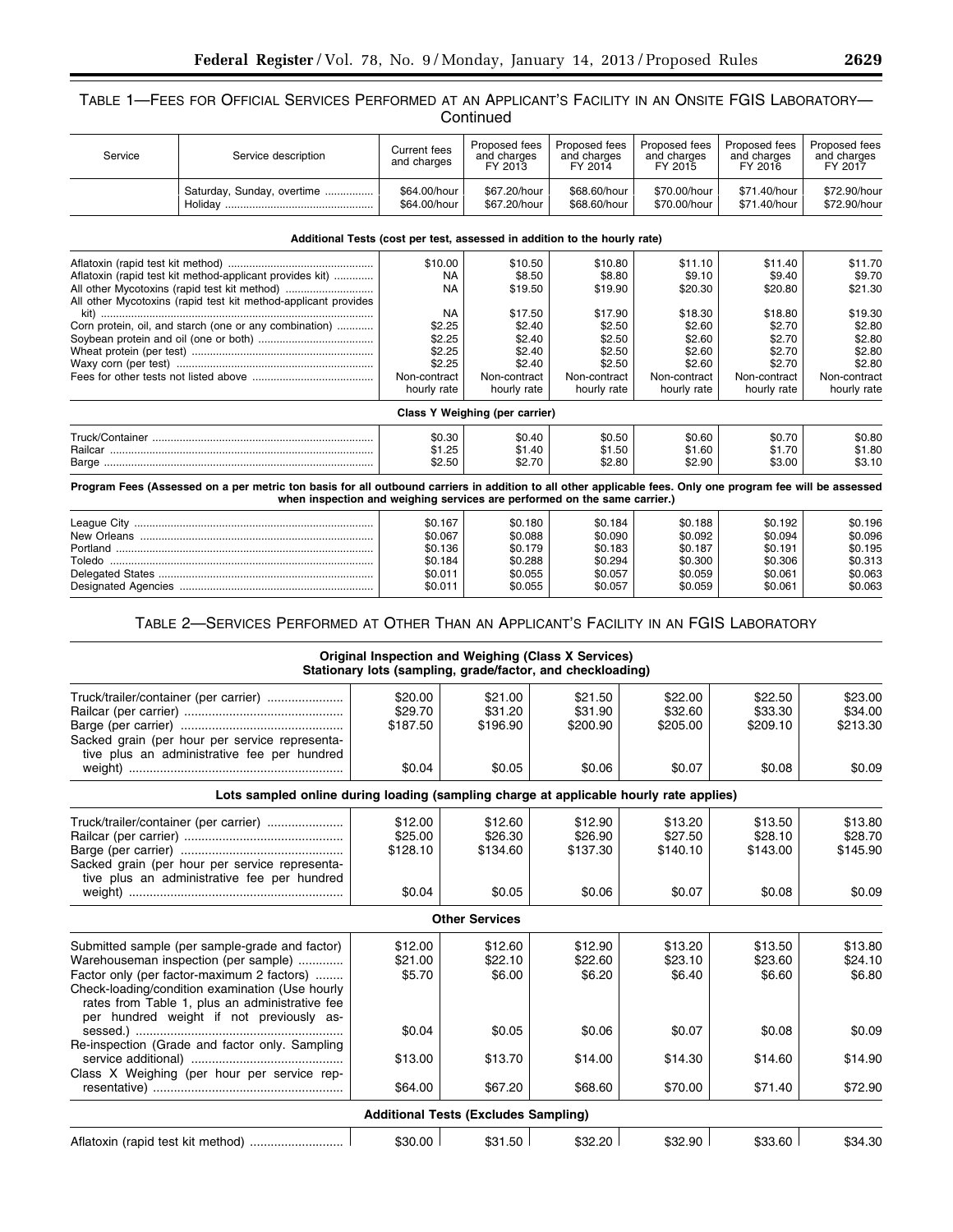| Aflatoxin (rapid test kit method-applicant pro-    |           |          |          |          |          |          |
|----------------------------------------------------|-----------|----------|----------|----------|----------|----------|
|                                                    | <b>NA</b> | \$29.50  | \$30.20  | \$30.90  | \$31.60  | \$32.30  |
| All other Mycotoxins (rapid test kit method)       | <b>NA</b> | \$40.50  | \$41.40  | \$42.30  | \$43.20  | \$44.10  |
| All other Mycotoxins (rapid test kit method-appli- |           |          |          |          |          |          |
|                                                    | <b>NA</b> | \$38.50  | \$39.40  | \$40.30  | \$41.20  | \$42.10  |
|                                                    | \$10.00   | \$10.50  | \$10.80  | \$11.10  | \$11.40  | \$11.70  |
| Corn protein, oil, and starch (one or any com-     |           |          |          |          |          |          |
|                                                    | \$10.00   | \$10.50  | \$10.80  | \$11.10  | \$11.40  | \$11.70  |
| Soybean protein and oil (one or both)              | \$10.00   | \$10.50  | \$10.80  | \$11.10  | \$11.40  | \$11.70  |
|                                                    | \$10.00   | \$10.50  | \$10.80  | \$11.10  | \$11.40  | \$11.70  |
|                                                    | \$10.00   | \$10.50  | \$10.80  | \$11.10  | \$11.40  | \$11.70  |
|                                                    | \$10.00   | \$10.50  | \$10.80  | \$11.10  | \$11.40  | \$11.70  |
|                                                    | \$10.00   | \$10.50  | \$10.80  | \$11.10  | \$11.40  | \$11.70  |
| Pesticide Residue Testing-routine compounds        |           |          |          |          |          |          |
|                                                    | \$216.00  | \$226.80 | \$231.40 | \$236.10 | \$240.90 | \$245.80 |
| Pesticide Residue Testing-special compounds        |           |          |          |          |          |          |
|                                                    | \$115.00  | \$120.80 | \$123.30 | \$125.80 | \$128.40 | \$131.00 |

# **Appeal Inspection and Review of Weighing Service**

| Board Appeal and Appeals (Grade and Factor)<br>Factor only (per factor-maximum 2 factors)      | \$82.00<br>\$43.00 | \$86.10<br>\$45.20 | \$87.90<br>\$46.20 | \$89.70<br>\$47.20 | \$91.50<br>\$48.20 | \$93.40<br>\$49.20 |
|------------------------------------------------------------------------------------------------|--------------------|--------------------|--------------------|--------------------|--------------------|--------------------|
| Sampling service for appeals additional Use<br>hourly rates from Table 1 Aflatoxin (rapid test | \$30.00            | \$31.50            | \$32.20            | \$32.90            | \$33.60            | \$34.30            |
| Aflatoxin (rapid test kit method-applicant pro-                                                |                    |                    |                    |                    |                    |                    |
|                                                                                                | NA.                | \$29.50            | \$30.20            | \$30.90            | \$31.60            | \$32.30            |
| All other Mycotoxins (rapid test kit method)                                                   | <b>NA</b>          | \$49.40            | \$50.40            | \$51.50            | \$52.60            | \$53.70            |
| All other Mycotoxins (rapid test kit method-appli-                                             |                    |                    |                    |                    |                    |                    |
|                                                                                                | NA                 | \$47.40            | \$48.40            | \$49.50            | \$50.60            | \$51.70            |
|                                                                                                | \$17.70            | \$18.60            | \$19.00            | \$19.40            | \$19.80            | \$20.20            |
| Corn protein, oil, and starch (one or any com-                                                 |                    |                    |                    |                    |                    |                    |
|                                                                                                | \$17.70            | \$18.60            | \$19.00            | \$19.40            | \$19.80            | \$20.20            |
| Soybean protein and oil (one or both)                                                          | \$17.70            | \$18.60            | \$19.00            | \$19.40            | \$19.80            | \$20.20            |
|                                                                                                | \$17.70            | \$18.60            | \$19.00            | \$19.40            | \$19.80            | \$20.20            |
|                                                                                                | \$17.70            | \$18.60            | \$19.00            | \$19.40            | \$19.80            | \$20.20            |
|                                                                                                | \$141.00           | \$148.10           | \$151.10           | \$154.20           | \$157.30           | \$160.50           |
| Pesticide Residue Testing-routine compounds                                                    |                    |                    |                    |                    |                    |                    |
|                                                                                                | \$216.00           | \$226.80           | \$231.40           | \$236.10           | \$240.90           | \$245.80           |
| Pesticide Residue Testing-special compounds                                                    |                    |                    |                    |                    |                    |                    |
|                                                                                                | \$115.00           | \$120.80           | \$123.30           | \$125.80           | \$128.40           | \$131.00           |
| Review of weighing (per hour per service rep-                                                  |                    |                    |                    |                    |                    |                    |
|                                                                                                | \$82.60            | \$86.80            | \$88.60            | \$90.40            | \$92.30            | \$94.20            |
| Fees for other tests not listed above                                                          | Non-contract       | Non-contract       | Non-contract       | Non-contract       | Non-contract       | Non-contract       |
|                                                                                                | hourly rate        | hourly rate        | hourly rate        | hourly rate        | hourly rate        | hourly rate        |

| Stowage Examination (Service on Request)     |                               |                               |                               |                               |                               |                               |  |
|----------------------------------------------|-------------------------------|-------------------------------|-------------------------------|-------------------------------|-------------------------------|-------------------------------|--|
| Subsequent ship examinations (same as origi- | \$51.00                       | \$53.60                       | \$54.70                       | \$55.80                       | \$57.00                       | \$58.20                       |  |
| All other carriers (per examination)         | \$51.00<br>\$41.00<br>\$16.00 | \$53.60<br>\$43.10<br>\$16.80 | \$54.70<br>\$44.00<br>\$17.20 | \$55.80<br>\$44.90<br>\$17.60 | \$57.00<br>\$45.80<br>\$18.00 | \$58.20<br>\$46.80<br>\$18.40 |  |

# TABLE 3—MISCELLANEOUS SERVICES

| Grain grading seminars (per hour per                                             | \$64.00 | \$67.20 | \$68.60 | \$70.00 | \$71.40 | \$72.90 |
|----------------------------------------------------------------------------------|---------|---------|---------|---------|---------|---------|
| Certification of diverter-type mechanical<br>samplers (per hour per service rep- |         |         |         |         |         |         |
|                                                                                  | \$64.00 | \$67.20 | \$68.60 | \$70.00 | \$71.40 | \$72.90 |
| Scale testing and certification                                                  | \$83.20 | \$87.40 | \$89.20 | \$91.00 | \$92.90 | \$94.80 |
| Evaluation of weighing and material han-                                         |         |         |         |         |         |         |
|                                                                                  | \$83.20 | \$87.40 | \$89.20 | \$91.00 | \$92.90 | \$94.80 |
| Mass standards calibration and<br>re-                                            |         |         |         |         |         |         |
|                                                                                  | \$83.20 | \$87.40 | \$89.20 | \$91.00 | \$92.90 | \$94.80 |
|                                                                                  | \$83.20 | \$87.40 | \$89.20 | \$91.00 | \$92.90 | \$94.80 |
| NTEP prototype evaluation (Other than                                            |         |         |         |         |         |         |
| Railroad Track Scales)                                                           | \$83.20 | \$87.40 | \$89.20 | \$91.00 | \$92.90 | \$94.80 |
| NTEP prototype evaluation of Railroad                                            |         |         |         |         |         |         |
| <b>Track Scales</b>                                                              | \$83.20 | \$87.40 | \$89.20 | \$91.00 | \$92.90 | \$94.80 |
|                                                                                  |         |         |         |         |         |         |

-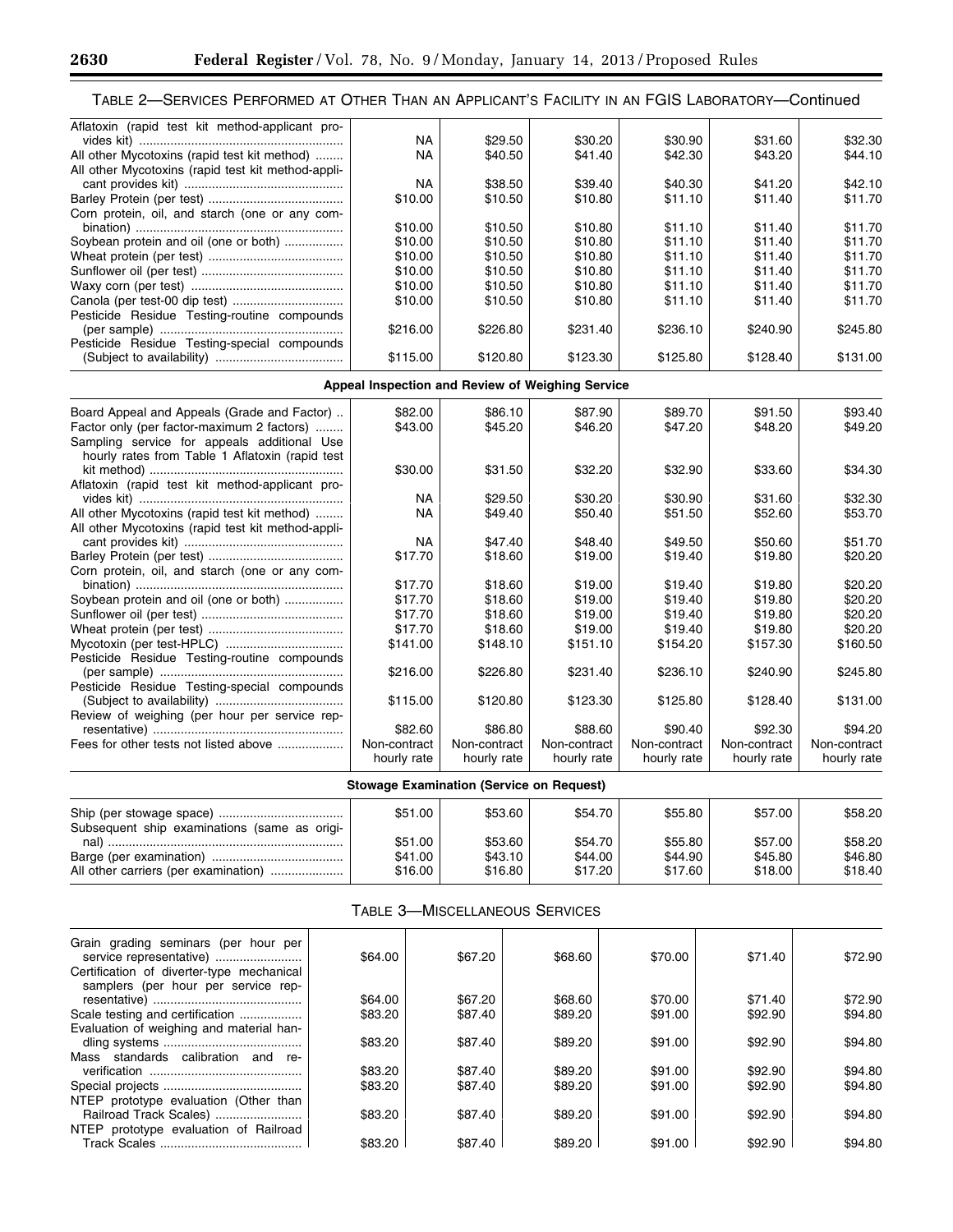| Use of GIPSA railroad track scale test   |                    |                    |                    |                    |                    |                    |
|------------------------------------------|--------------------|--------------------|--------------------|--------------------|--------------------|--------------------|
| equipment per facility for each re-      |                    |                    |                    |                    |                    |                    |
| quested service (except agreements)      | \$500.00           | \$525.00           | \$535.50           | \$546.30           | \$557.30           | \$568.50           |
| Foreign Travel (hourly fee) plus travel, |                    |                    |                    |                    |                    |                    |
| per diem, and related expenditures       | \$510.00/day       | \$87.40            | \$89.20            | \$91.00            | \$92.90            | \$94.80            |
| Fees for any service or test not listed  |                    |                    |                    |                    |                    |                    |
| (per hour per service representative)    | Non-contract       | Non-contract       | Non-contract       | Non-contract       | Non-contract       | Non-contract       |
|                                          | hourly rate        | hourly rate        | hourly rate        | hourly rate        | hourly rate        | hourly rate        |
| Online Customized Data Service:          |                    |                    |                    |                    |                    |                    |
| 1. One data file per week for 1 year     | \$500.00           | \$525.00           | \$535.50           | \$546.30           | \$557.30           | \$568.50           |
| 2. One data file per month for 1 year    | \$300.00           | \$315.00           | \$321.30           | \$327.80           | \$334.40           | \$341.10           |
| Samples provided to interested parties   |                    |                    |                    |                    |                    |                    |
|                                          | \$3.00             | \$3.20             | \$3.30             | \$3.40             | \$3.50             | \$3.60             |
| Special mailing (actual cost)            | <b>Actual Cost</b> | <b>Actual Cost</b> | <b>Actual Cost</b> | <b>Actual Cost</b> | <b>Actual Cost</b> | <b>Actual Cost</b> |
| Extra Copies of certificates, faxing per |                    |                    |                    |                    |                    |                    |
|                                          | \$1.75             | \$1.90             | \$2.00             | \$2.10             | \$2.20             | \$2.30             |

The following table reflects GIPSA's financial official inspection and

weighing program projections through fiscal year 2017.

OFFICIAL INSPECTION AND WEIGHING SERVICES PROJECTIONS

[Million dollars]\*

| Actual  |         | Projected |         |         |         |         |         |
|---------|---------|-----------|---------|---------|---------|---------|---------|
| Fiscal  | Fiscal  | Fiscal    | Fiscal  | Fiscal  | Fiscal  | Fiscal  | Fiscal  |
| vear 10 | vear 11 | vear 12   | vear 13 | year 14 | vear 15 | vear 16 | vear 17 |
| \$36.9  | \$37.7  | \$28.7    | \$31.7  | \$35.3  | \$36.2  | \$36.9  | \$37.6  |
| 35.5    | 36.6    | 35.1      | 35.1    | 35.1    | 35.1    | 35.1    | 35.1    |
| 0.5     | 0.3     |           |         |         |         |         |         |
| 6.6     | 8.0     | 6.،       | (1.9)   | (1.6)   | (0.6)   | 1.2     | 3.6     |

\* Figures may not sum due to rounding.

Based on the analysis of program costs, GIPSA proposes to increase the fees for official inspection and weighing service. GIPSA would continue to review program costs, revenue, and operating reserve levels to ensure that the fee increases for the noted fiscal years are required at the levels specified and sufficient to maintain official inspection and weighing services. In the event that a change in the fees is necessary, GIPSA would address any changes at that time.

## **Executive Order 12866 and Regulatory Flexibility Act**

This rule has been determined to be not significant for the purposes of Executive Order 12866 and, therefore, has not been reviewed by the Office of Management and Budget (OMB).

Pursuant to the requirements set forth in the Regulatory Flexibility Act (RFA) (5 U.S.C. 601–612), GIPSA has considered the economic impact of this action on small entities. The purpose of the RFA is to fit regulatory actions to the scale of businesses subject to such actions in order that small businesses will not be unduly or disproportionately burdened. This proposed action is being taken because additional user fee revenue is needed to cover the costs of

providing current and future program operations and services.

The Small Business Administration (SBA) defines small businesses by their North American Industry Classification System Codes (NAICS).<sup>1</sup> This proposed rule affects customers of GIPSA's official inspection and weighing services in the domestic and export grain markets (NAICS code 115114). Fees for that program are in Schedules A (Tables 1–3), B, and C of § 800.71 of the USGSA regulations (7 CFR 800.71).

Under the provisions of the USGSA, grain exported from the U.S. must be officially inspected and weighed. Mandatory inspection and weighing services are provided by GIPSA at 40 export facilities and by delegated States at 11 facilities, and seven facilities for U.S. grain transshipped through Canadian ports. All of these facilities are owned by multi-national corporations, large cooperatives, or public entities that do not meet the requirements for small entities established by the SBA. Further, the regulations are applied equally to all entities. The USGSA (7 U.S.C. 87f–1) requires the registration of all persons engaged in the business of

1See: *[http://www.sba.gov/idc/groups/public/](http://www.sba.gov/idc/groups/public/documents/sba_homepage/serv_sstd_tablepdf.pdf)  [documents/sba](http://www.sba.gov/idc/groups/public/documents/sba_homepage/serv_sstd_tablepdf.pdf)*\_*homepage/serv*\_*sstd*\_*tablepdf.pdf.*  buying grain for sale in foreign commerce. In addition, those persons who handle, weigh, or transport grain for sale in foreign commerce must also register. Section 800.30 of the USGSA regulations (7 CFR 800.30) define a foreign commerce grain business as persons who regularly engage in buying for sale, handling, weighing, or transporting grain totaling 15,000 metric tons or more during the preceding or current calendar year. At present, there are 129 registrants registered to export grain. While most of the 129 registrants are large businesses, we believe that some are small.

GIPSA also provides domestic and miscellaneous inspection and weighing services at other than export locations. Approximately 217 different applicants receive domestic inspection services each year and approximately 26 different locations receive track scale tests as a miscellaneous service each year. Most of these applicants are large businesses. Nonetheless, we believe that the proposed increases would not significantly affect small businesses requesting these official services. Furthermore, any applicant may use an alternative source for these services. Such a decision should not prevent the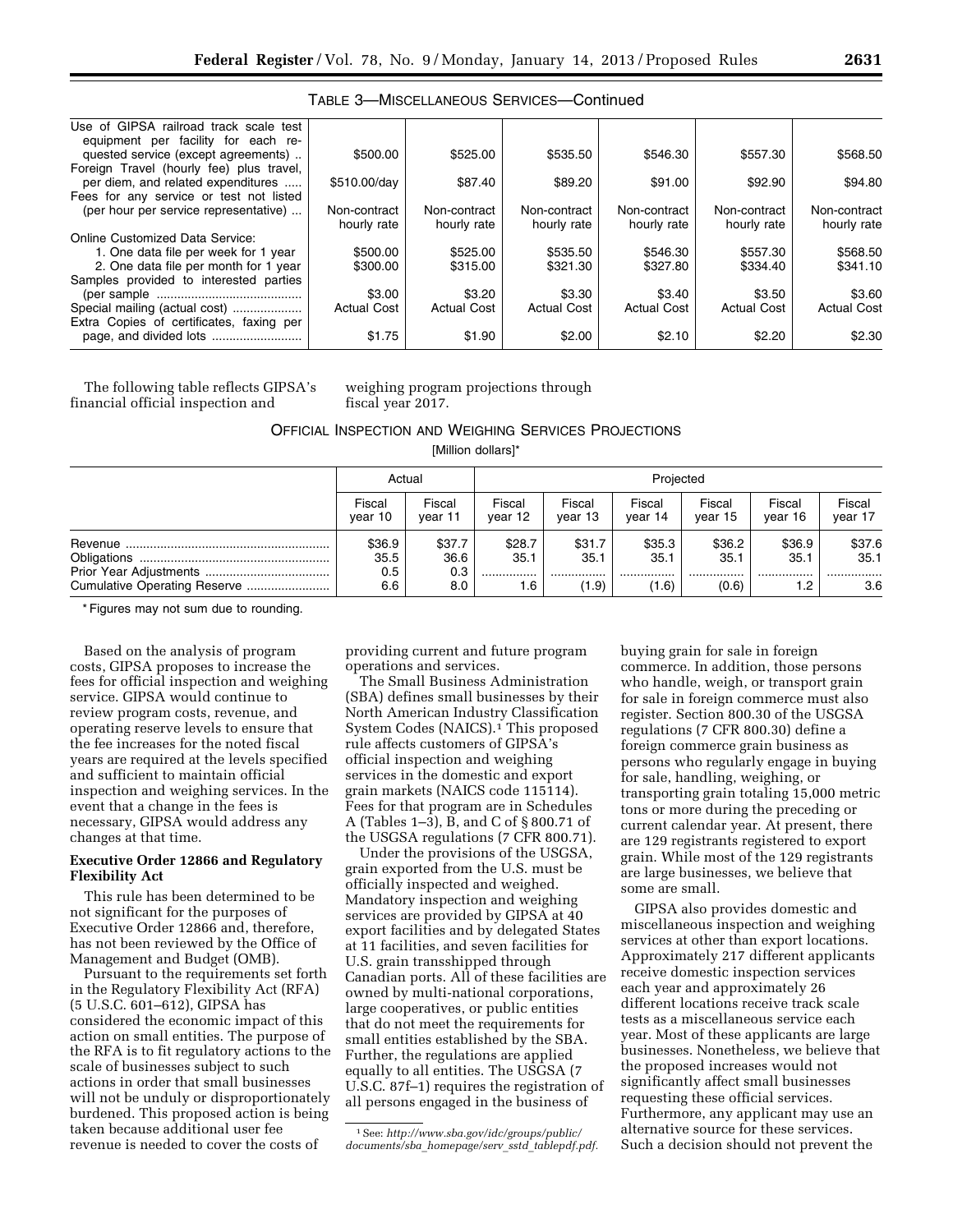business from marketing its product or conducting business as usual.

GIPSA has determined that the total cost to the grain industry to implement the proposed changes will be approximately \$5.3 million per year. These calculations are based on the assumption that GIPSA will collect revenue from 59.8 MMT in fiscal year 2013 and an average of 65.0 MMT per year for fiscal years 2014 to 2017, which was used to establish the proposed tonnage fee.

Most users of the official inspection and weighing services do not meet the requirements for small entities. Further, GIPSA is required by statute to make services available and to recover, as nearly as practicable, the costs of providing such services. There would be no additional reporting, record keeping, or other compliance requirements imposed upon small entities as a result of this proposed rule. GIPSA has not identified any other Federal rules which may duplicate, overlap or conflict with this proposed rule. GIPSA has determined that this proposed rule will not have a significant economic impact on a substantial number of small entities as defined in the RFA.

GIPSA regularly reviews its user-fee financed programs to determine if the fees are adequate. GIPSA has and will continue to seek out cost saving measures and implement appropriate changes to reduce its costs. Such actions can provide alternatives to fee increases. Even with these efforts, however, GIPSA's existing fee schedule would not generate sufficient revenue to cover program costs. In fiscal year 2009, GIPSA's official inspection and weighing services program revenue was \$31.2 million with program costs of \$33.3 million, resulting in a \$2.1 million program deficit. In fiscal year 2010, GIPSA revenue was \$36.9 million with costs of \$35.5 million, resulting in a \$1.4 million margin. In fiscal year 2011, GIPSA revenue was \$37.7 million with costs of \$36.6 million, resulting in a \$1.1 million margin. In fiscal year 2012, revenue is projected at \$28.7 million and costs at \$35.1 million, resulting in a projected \$6.4 million program deficit. Program costs for fiscal years 2013 to 2017 are projected at \$35.1 million. The costs include employee salaries and benefits including estimated annual cost of living adjustments, future costs to replace and maintain aging official inspection and weighing services equipment in GIPSA offices. These fees also cover GIPSA's administrative and supervisory costs for the performance of GIPSA's official inspection and weighing services, including personnel compensation and benefits, travel, rent,

communications, utilities, contractual services, supplies, and equipment. The current fee structure will not fully fund GIPSA's official inspection and weighing services in future fiscal years, resulting in program deficits.

The proposed fee increase is projected to initially increase program revenue in fiscal year 2013, however this one time increase would not provide sufficient funds through fiscal year 2017. GIPSA needs to increase fees by approximately 5 percent in fiscal year 2013 and approximately 2 percent per year in fiscal years 2014 to 2017 in order to cover the program's operating cost and build an adequate operating reserve. The annual increases would apply to all fees (except for those fees charged for FGIS supervision of domestic official inspection and weighing services, including land carrier shipments to Canada and Mexico, performed by delegated States and/or designated agencies). GIPSA believes that an initial increase in fees followed by annual incremental increases is appropriate at this time. To minimize the impact of a fee increase, GIPSA has decided to propose a fee structure that would collect sufficient revenue over time to cover operating expenses, while striving to build an operating reserve by fiscal year 2017. GIPSA would continue to evaluate the financial status of the official inspection and weighing services to determine if it is meeting the goal of building an operating reserve and if other adjustments to the fee structure are necessary.

Without the proposed fee increase, the operating reserve for GIPSA's official inspection and weighing services is projected to equal negative 1.6 months of program obligations at the end of fiscal year 2013 and decline to negative 10.6 months of program obligations by the end of fiscal year 2017. Financial projections indicate that implementing the proposed fees would allow GIPSA's official inspection and weighing services program to cover its costs while building an operating reserve to ensure the financial stability of the FGIS program.

This rule proposes to revise local and national tonnage fees (assessed in addition to all other applicable fees) for all export shipments serviced by GIPSA field offices. In fiscal year 2013, GIPSA would increase the local tonnage fees for (1) League City, Texas from \$0.115 to \$0.125 per metric ton; (2) New Orleans, Louisiana from \$0.015 to \$0.033 per metric ton; (3) Portland, Oregon from \$0.084 to \$0.124 per metric ton and; (4) Toledo, Ohio from \$0.132 to \$0.233 per metric ton.

GIPSA proposes to increase the national tonnage fee approximately 5 percent in fiscal year 2013 from \$0.052 to \$0.055 per metric ton of export grain inspected and/or weighed and approximately 2 percent per year for fiscal years 2014 to 2017. In addition, workers compensation costs would be shifted from the national to the local level in order to fully reflect where those program costs originate. In response to the Grain Inspection Advisory Committee resolution in November 2010 that GIPSA should establish an equitable tonnage fee for all export tonnage utilizing the official system, GIPSA proposes to begin charging the national tonnage fee of \$0.055 per metric ton on export grain inspected and/or weighed (excluding land carrier shipments to Canada and Mexico) from delegated states and designated agencies. Currently, delegated states and designated agencies only pay a supervision fee of \$0.011 per metric ton on export grain inspected and/or weighed as found in Schedule C of § 800.71. Program fees in Table 1 above show the combined national and local tonnage fees for field offices, delegated states, and designated agencies.

GIPSA proposes to amend the fees for official inspection and weighing services performed in Canada. These fees currently appear in Schedule B of § 800.71. As a result, the separate unit fees for official inspection and weighing services performed in Canada would be changed to that of the prevailing U.S. non-contract rate, plus the prevailing Toledo field office tonnage fee, plus the actual cost of travel. GIPSA is also proposing to replace the ''Vomitoxin Qualitative'' and ''Vomitoxin Quantitative'' fees with one fee, ''All other Mycotoxins,'' in order to simplify the fee schedule for the testing of mycotoxins, other than aflatoxin. GIPSA also created separate fees for applicants that provide test kits for aflatoxin and all other mycotoxin testing. The existing Schedule B would be deleted and the existing Schedule C would become Schedule B.

Fees for foreign travel would be changed from the current daily rate of \$510.00 to the same established hourly fee for special projects and the actual cost of travel, per diem, and related expenditures. All remaining fees (except those fees for FGIS supervision of domestic official inspection and weighing services, including land carrier shipments to Canada and Mexico, performed by delegated States and/or designated agencies) would be increased approximately 5 percent in fiscal year 2013 and approximately 2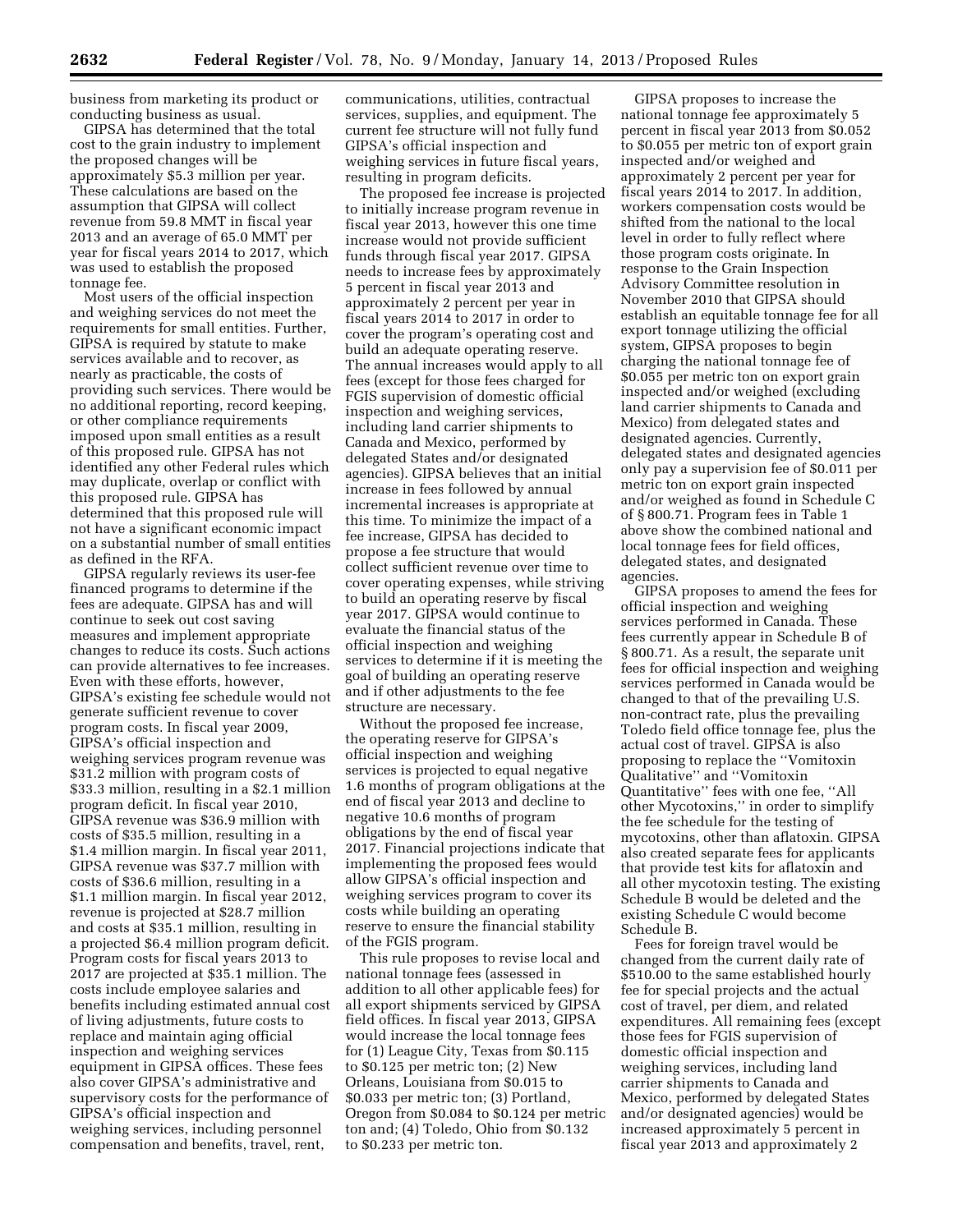percent in fiscal years 2014 to 2017 to cover projected costs. (See Tables 1, 2, and 3 above.)

This action is authorized under the USGSA which provides for the establishment and collection of fees that are reasonable and, as nearly as practicable, cover the costs of the services rendered, including associated administrative and supervisory costs. These fees cover the GIPSA administrative and supervisory costs for the performance of GIPSA's official inspection and weighing services, including personnel compensation and benefits, travel, rent, communications, utilities, contractual services, supplies, and equipment.

#### **Executive Order 12988**

This proposed rule has been reviewed under Executive Order 12988, Civil Justice Reform. This action is not intended to have retroactive effect. The USGSA provides in section 87g that no subdivision may require or impose any requirements or restrictions concerning the inspection, weighing, or description of grain under the USGSA. Otherwise, this rule would not preempt any State or local laws, or regulations, or policies unless they present an irreconcilable conflict with this rule. There are no administrative procedures which must be exhausted prior to any judicial challenge to the provisions of this rule.

## **Executive Order 13175**

This proposed rule has been reviewed with the requirements of Executive Order 13175, Consultation and Coordination with Indian Tribal

Governments. This rule would not have substantial and direct effects on Tribal governments and would not have significant Tribal implications.

#### **Paperwork Reduction Act**

In compliance with the Paperwork Reduction Act of 1995 (44 U.S.C. Chapter 35), the information collection and record keeping requirements included in this proposed rule has been approved by the OMB under control number 0580–0013.

GIPSA is committed to complying with the Government Paperwork Elimination Act, which requires Government agencies in general to provide the public the option of submitting information or transacting business electronically to maximum extent possible.

#### **E-Government Compliance**

GIPSA is committed to complying with the E-Government Act, to promote the use of the Internet and other information technologies to provide increased opportunities for citizen access to Government information and services, and for other purposes.

## **List of Subjects in 7 CFR Part 800**

Administrative practice and procedure, exports, grains, reporting and recordkeeping requirements.

For the reasons set out in the preamble, we propose to amend 7 CFR Part 800 as follows:

#### **PART 800—GENERAL REGULATIONS**

■ 1. The authority citation for part 800 continues to read as follows:

**Authority:** 7 U.S.C. 71–87k.

■ 2. Section 800.71 is revised to read as follows:

## **§ 800.71 Fees assessed by the Service.**

(a) *Official inspection and weighing services.* The fees shown in Schedule A apply to official inspection and weighing services performed by FGIS in the U.S. and Canada. The fees shown in Schedule B apply to official domestic inspection and weighing services performed by delegated States and designated agencies, including land carrier shipments to Canada and Mexico. The fees charged to delegated States by the Service are set forth in the State's Delegation of Authority document. Failure of a delegated State or designated agency to pay the appropriate fees to the Service within 30 days after becoming due will result in an automatic termination of the delegation or designation. The delegation or designation may be reinstated by the Service if fees that are due, plus interest and any further expenses incurred by the Service because of the termination, are paid within 60 days of the termination.

## **Schedule A—Fees for Official Inspection and Weighing Services Performed in the United States and Canada1**

*Effective May 1, 2013 Through September 30, 2013* 

(Fiscal Year 2013)

| Table 1—Fees for Official Services Performed at an Applicant's Facility in an Onsite FGIS Laboratory? |  |  |
|-------------------------------------------------------------------------------------------------------|--|--|
|-------------------------------------------------------------------------------------------------------|--|--|

|                                                                                                                                                                                                                      | Monday to<br>Friday (6 a.m.<br>to $6$ p.m.) | Monday to<br>Friday (6 a.m.<br>to $6$ p.m.) | Saturday,<br>Sunday, and<br>overtime <sup>3</sup> | Holidays                                                                |
|----------------------------------------------------------------------------------------------------------------------------------------------------------------------------------------------------------------------|---------------------------------------------|---------------------------------------------|---------------------------------------------------|-------------------------------------------------------------------------|
| (1) Inspection and Weighing Services Hourly Rates (per service representa-<br>tive):                                                                                                                                 | \$37.80<br>67.20                            | \$39.50<br>67.20                            | \$45.20<br>67.20                                  | \$67.20<br>67.20                                                        |
| (2) Additional Tests (cost per test, assessed in addition to the hourly rate): 4<br>(3) Administrative Fee (assessed in addition to all other applicable fees, only one administrative fee will be assessed when in- |                                             |                                             |                                                   | 10.50<br>8.50<br>19.50<br>17.50<br>2.40<br>2.40<br>0.40<br>1.40<br>2.70 |
| spection and weighing services are performed on the same carrier):<br>(i) All outbound carriers serviced by the specific field office (per-metric ton):                                                              |                                             |                                             |                                                   | 0.180<br>0.088                                                          |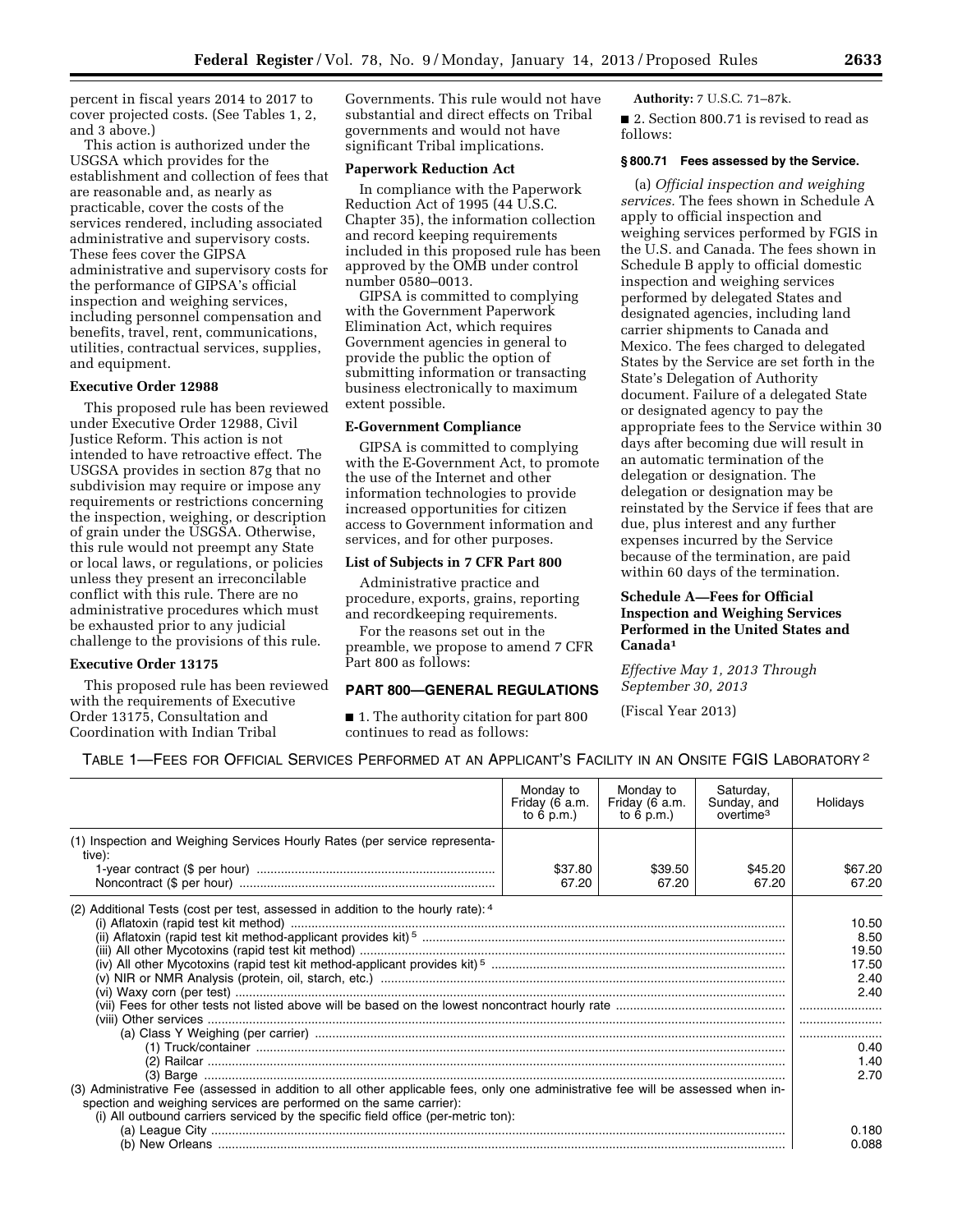TABLE 1-FEES FOR OFFICIAL SERVICES PERFORMED AT AN APPLICANT'S FACILITY IN AN ONSITE FGIS LABORATORY<sup>2</sup>-**Continued** 

|                                                                  | Monday to<br>Friday (6 a.m.<br>to $6$ p.m.) | Monday to<br>Friday (6 a.m.<br>to $6$ p.m.) | Saturday,<br>Sunday, and<br>overtime <sup>3</sup> | Holidays       |
|------------------------------------------------------------------|---------------------------------------------|---------------------------------------------|---------------------------------------------------|----------------|
| (c) Portland<br>Toledo<br>(d)                                    |                                             |                                             |                                                   | 0.179<br>0.288 |
| (e) Delegated States $6$<br>(f) Designated Agencies <sup>6</sup> |                                             |                                             | 0.055<br>0.055                                    |                |

<sup>1</sup> Canada fees include the noncontract hourly rate, the Toledo field office administrative fee, and the actual cost of travel.<br><sup>2</sup> Fees apply to original inspection and weighing, re-inspection, and appeal inspection servi grading, weighing, prior to loading stowage examinations, and certifying results performed within 25 miles of an employee's assigned duty sta-

tion. Travel and related expenses will be charged for service outside 25 miles as found in §800.72(a).<br><sup>3</sup>Overtime rates will be assessed for all hours in excess of 8 consecutive hours that result from an applicant schedul beyond 8 hours, or if requests for additional shifts exceed existing staffing.<br>4 Appeal and re-inspection services will be assessed the same fee as the original inspection service.

5 Applicant must provide the test kit, instrument hardware, calibration control, and all supplies required by the test kit manufacturer.<br><sup>6</sup> Administrative fee is assessed on export grain inspected and/or weighed, excludin

| (1) Original Inspection and Weighing (Class X) Services                                                                |         |
|------------------------------------------------------------------------------------------------------------------------|---------|
| (i) Sampling only (use hourly rates from Table 1)                                                                      |         |
| (ii) Stationary lots (sampling, grade/factor, & checkloading):                                                         |         |
|                                                                                                                        | \$21.00 |
|                                                                                                                        | 31.20   |
|                                                                                                                        | 196.90  |
| (d) Sacked grain (per hour per service representative plus an administrative fee per hundredweight) (CWT)              | 0.05    |
| (iii) Lots sampled online during loading (sampling charge under (i) above, plus):                                      |         |
|                                                                                                                        | 12.60   |
|                                                                                                                        | 26.30   |
|                                                                                                                        | 134.60  |
| (d) Sacked grain (per hour per service representative plus an administrative fee per hundredweight) (CWT)              | 0.05    |
| (iv) Other services                                                                                                    |         |
|                                                                                                                        | 12.60   |
|                                                                                                                        | 22.10   |
|                                                                                                                        | 6.00    |
| (d) Checkloading/condition examination (use hourly rates from Table 1, plus an administrative fee per hundredweight if |         |
|                                                                                                                        | 0.05    |
|                                                                                                                        |         |
|                                                                                                                        | 13.70   |
|                                                                                                                        | 67.20   |
| (v) Additional tests (excludes sampling):                                                                              |         |
|                                                                                                                        | 31.50   |
|                                                                                                                        | 29.50   |
|                                                                                                                        | 40.50   |
|                                                                                                                        | 38.50   |
|                                                                                                                        | 10.50   |
|                                                                                                                        | 10.50   |
|                                                                                                                        | 10.50   |
| (h) Pesticide Residue Testing: 4                                                                                       |         |
|                                                                                                                        | 226.80  |
|                                                                                                                        | 120.80  |
| (i) Fees for other tests not listed above will be based on the lowest noncontract hourly rate from Table 1.            |         |
| (2) Appeal inspection and review of weighing service <sup>5</sup>                                                      |         |
|                                                                                                                        | 86.10   |
|                                                                                                                        | 45.20   |
| (b) Sampling service for Appeals additional (hourly rates from Table 1)                                                |         |
| (ii) Additional tests (assessed in addition to all other applicable tests):                                            |         |
|                                                                                                                        | 31.50   |
|                                                                                                                        | 29.50   |
|                                                                                                                        | 49.40   |
|                                                                                                                        | 47.40   |
|                                                                                                                        | 18.60   |
|                                                                                                                        | 18.60   |
|                                                                                                                        | 148.10  |
| (h) Pesticide Residue Testing: 4                                                                                       |         |
|                                                                                                                        | 226.80  |
|                                                                                                                        |         |
|                                                                                                                        | 120.80  |
| (i) Fees for other tests not listed above will be based on the lowest noncontract hourly rate from Table 1.            |         |
|                                                                                                                        | 86.80   |
| (3) Stowage examination (service-on-request): 4                                                                        |         |
|                                                                                                                        | 53.60   |
|                                                                                                                        | 53.60   |
|                                                                                                                        | 43.10   |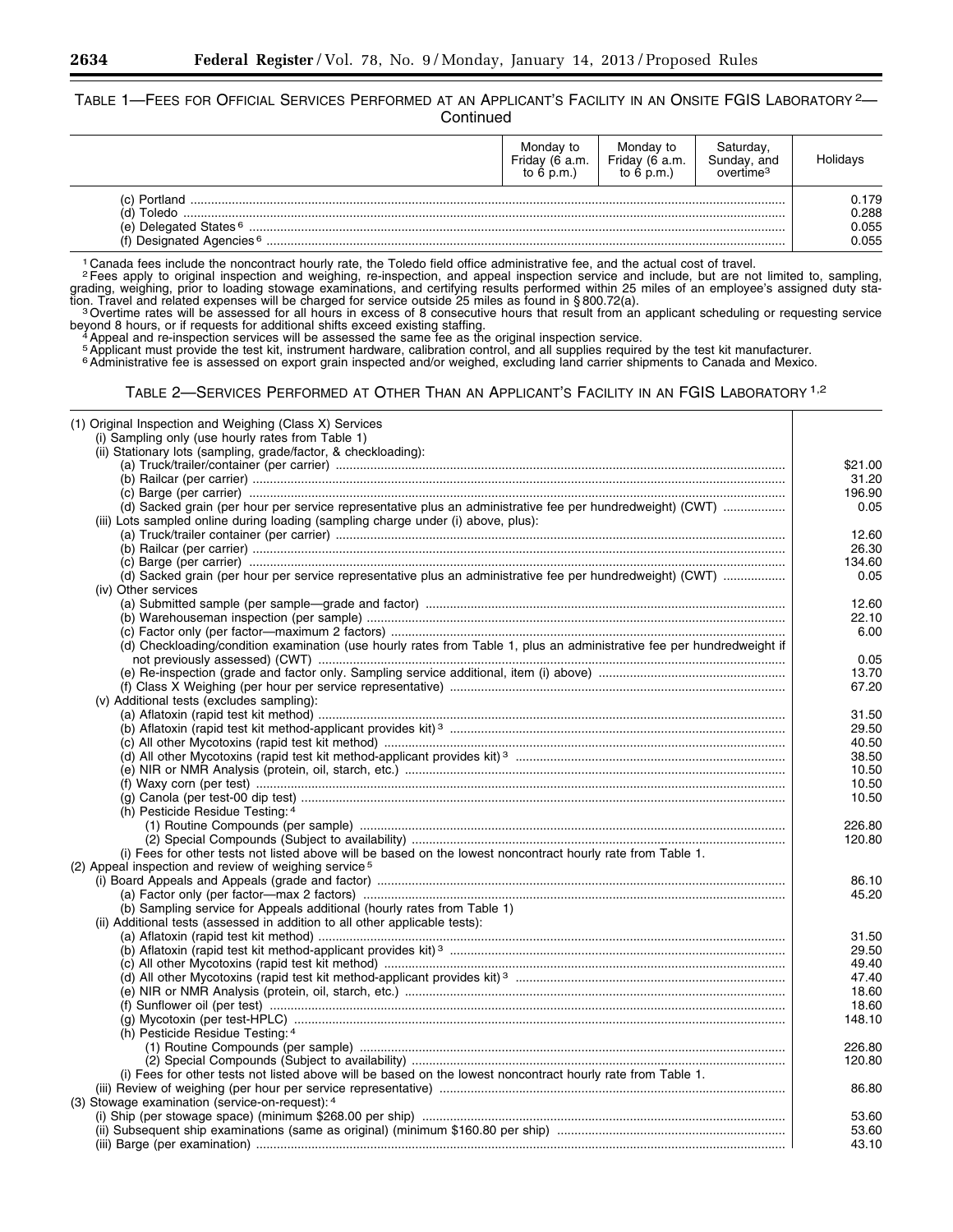## TABLE 2—SERVICES PERFORMED AT OTHER THAN AN APPLICANT'S FACILITY IN AN FGIS LABORATORY 1,2—Continued

| $\cdots$<br>(iv<br>All<br>examına<br>מ דר<br>00 rrioro<br>l nar<br>$\cdots$<br>20U<br>.<br>. |  |
|----------------------------------------------------------------------------------------------|--|
|----------------------------------------------------------------------------------------------|--|

1Fees apply to original inspection and weighing, re-inspection, and appeal inspection service and include, but are not limited to, sampling, grading, weighing, prior to loading stowage examinations, and certifying results performed within 25 miles of an employee's assigned duty sta-

Fion. Travel and related expenses will be charged for service outside 25 miles as found in §800.72(a).<br><sup>2</sup> An additional charge will be assessed when the revenue from the services in Schedule A, Table 2, does not cover wha

<sup>3</sup> Applicant must provide the test kit, instrument hardware, calibration control, and all supplies required by the test kit manufacturer.<br><sup>4</sup> If performed outside of normal business, 1<sup>}</sup> times the applicable unit fee wil rate of \$3.20 per sample by the Service.

#### TABLE 3—MISCELLANEOUS SERVICES 1

|                                                                                                                               | \$67.20<br>67.20   |
|-------------------------------------------------------------------------------------------------------------------------------|--------------------|
| (3) Special weighing services (per hour per service representative): 2                                                        |                    |
|                                                                                                                               | 87.40              |
|                                                                                                                               | 87.40              |
|                                                                                                                               | 87.40              |
|                                                                                                                               | 87.40              |
|                                                                                                                               | 87.40              |
| (vi) Use of GIPSA railroad track scale test equipment per facility for each requested service. (Track scales tested under the |                    |
|                                                                                                                               | 525.00             |
|                                                                                                                               | 87.40              |
|                                                                                                                               | 87.40              |
|                                                                                                                               | 87.40              |
| (5) Online customized data service:                                                                                           |                    |
|                                                                                                                               | 525.00             |
|                                                                                                                               | 315.00             |
|                                                                                                                               | 3.20               |
|                                                                                                                               | 1.90               |
|                                                                                                                               | 1.90               |
|                                                                                                                               | 1.90               |
|                                                                                                                               | <b>Actual Cost</b> |
| (11) Preparing certificates onsite or during other than normal business hours (use hourly rates from Table 1)                 |                    |

<sup>1</sup> Any requested service that is not listed will be performed at \$67.20 per hour.

2 Regular business hours—Monday through Friday—service provided at other than regular business hours will be charged at  $1\frac{1}{2}$  times the applicable hourly rate. (See §800.0(b)(14) for definition of "business day.")

<sup>3</sup> Foreign travel charged hourly fee of \$87.40 plus travel, per diem, and related expenditures.

#### **Schedule B—Fees for FGIS Supervision of Official Inspection and Weighing Services Performed by Delegated States and/or Designated Agencies in the U.S.**

The supervision fee charged by the Service is \$0.011 per metric ton of domestic U.S. grain shipments inspected and/or weighed, including land carrier shipments to Canada and Mexico.

(a) *Registration certificates and renewals.* (1) The nature of your business will determine the fees that your business must pay for registration certificates and renewals:

(i) If you operate a business that buys, handles, weighs, or transports grain for sale in foreign commerce, you must pay \$135.00.

(ii) If you operate a business that buys, handles, weighs, or transports grain for sale in foreign commerce and you are also in a control relationship (see definition in section 17A(b)(2) of the Act) with respect to a business that buys, handles, weighs, or transports grain for sale in interstate commerce, you must pay \$270.00.

(2) If you request extra copies of registration certificates, you must pay \$1.90 for each copy.

(b) *Designation amendments.* If you submit an application to amend a designation, you must pay \$75.00.

(c) If you submit an application to operate as a scale testing organization, you must pay \$250.00.

#### **Schedule A—Fees for Official Inspection and Weighing Services Performed in the United States and Canada 1**

*Effective October 1, 2013 Through September 30, 2014* 

(Fiscal Year 2014)

#### TABLE 1—FEES FOR OFFICIAL SERVICES PERFORMED AT AN APPLICANT'S FACILITY IN AN ONSITE FGIS LABORATORY 2

|                                                                                                                                                                          | Monday to<br>Fridav<br>(6 a.m. to 6<br>p.m. | Monday to<br>Fridav<br>(6 p.m. to 6<br>a.m. | Saturday,<br>Sunday, and<br>$overline{a}$ <sup>3</sup> | <b>Holidavs</b>                 |
|--------------------------------------------------------------------------------------------------------------------------------------------------------------------------|---------------------------------------------|---------------------------------------------|--------------------------------------------------------|---------------------------------|
| (1) Inspection and Weighing Services Hourly Rates (per service representa-<br>tive):<br>(2) Additional Tests (cost per test, assessed in addition to the hourly rate): 4 | \$38.60<br>68.60                            | 40.30<br>68.60                              | 46.20<br>68.60                                         | 68.60<br>68.60<br>10.80<br>8.80 |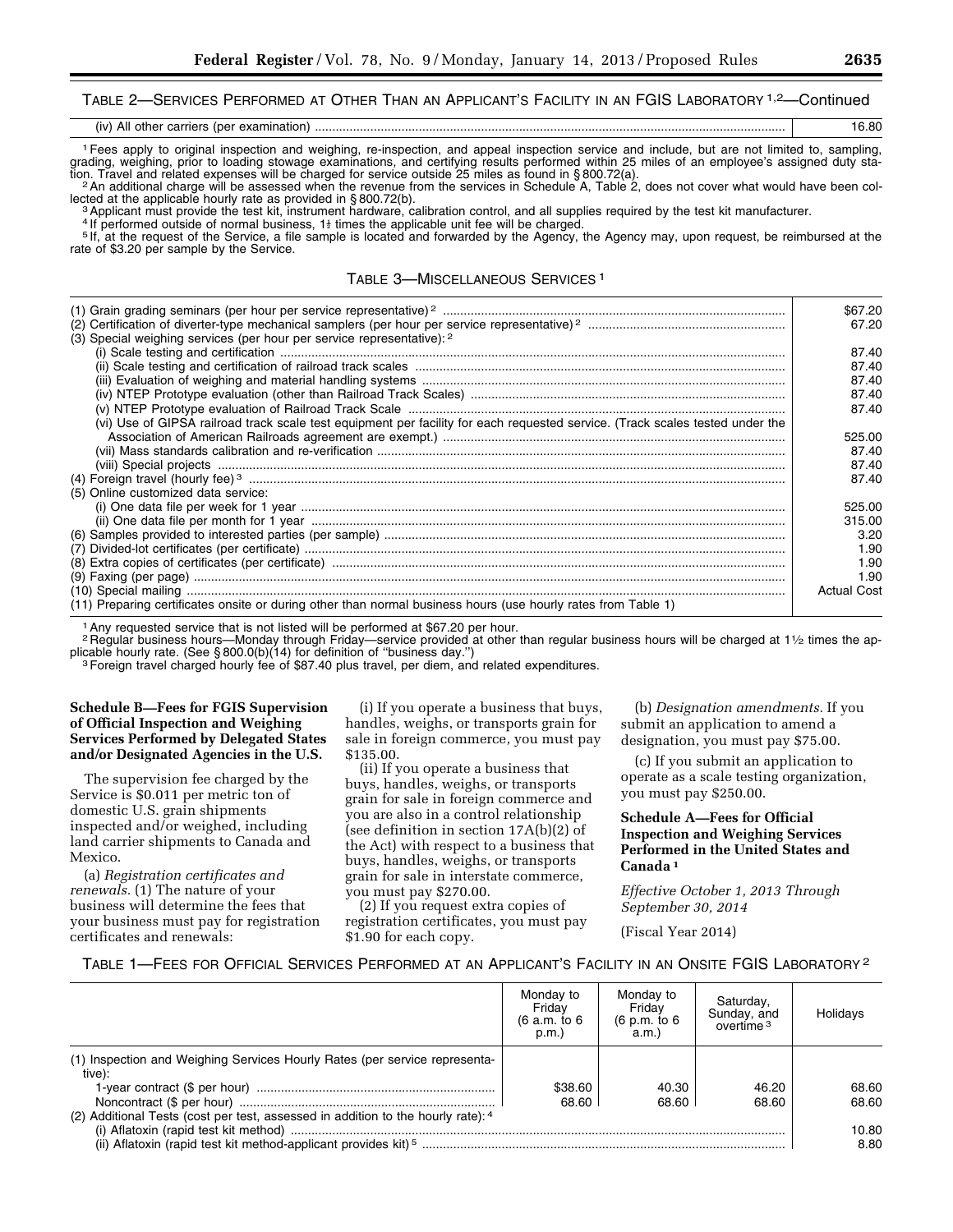## TABLE 1—FEES FOR OFFICIAL SERVICES PERFORMED AT AN APPLICANT'S FACILITY IN AN ONSITE FGIS LABORATORY 2— **Continued**

|                                                                                                                                                                        | Monday to<br>Friday<br>(6 a.m. to 6)<br>p.m.) | Monday to<br>Friday<br>(6 p.m. to 6<br>a.m. | Saturday,<br>Sunday, and<br>overtime <sup>3</sup> | Holidays                                           |
|------------------------------------------------------------------------------------------------------------------------------------------------------------------------|-----------------------------------------------|---------------------------------------------|---------------------------------------------------|----------------------------------------------------|
| (vii) Fees for other tests not listed above will be based on the lowest noncontract hourly rate<br>(viii) Other services                                               |                                               |                                             |                                                   | 19.90<br>17.90<br>2.50<br>2.50                     |
| (a) Class Y Weighing (per carrier)<br>(3) Administrative Fee (assessed in addition to all other applicable fees, only one administrative fee will be assessed when in- |                                               |                                             |                                                   | 0.50<br>1.50<br>2.80                               |
| spection and weighing services are performed on the same carrier):<br>(i) All outbound carriers serviced by the specific field office (per-metric ton):                |                                               |                                             |                                                   |                                                    |
|                                                                                                                                                                        |                                               |                                             |                                                   | 0.184<br>0.090<br>0.183<br>0.294<br>0.057<br>0.057 |

<sup>1</sup> Canada fees include the noncontract hourly rate, the Toledo field office administrative fee, and the actual cost of travel.<br><sup>2</sup> Fees apply to original inspection and weighing, re-inspection, and appeal inspection servi grading, weighing, prior to loading stowage examinations, and certifying results performed within 25 miles of an employee's assigned duty station. Travel and related expenses will be charged for service outside 25 miles as found in §800.72(a).<br>3 Overtime rates will be assessed for all hours in excess of 8 consecutive hours that result from an applicant scheduli

beyond 8 hours, or if requests for additional shifts exceed existing staffing. 4Appeal and re-inspection services will be assessed the same fee as the original inspection service.

s Applicant must provide the test kit, instrument hardware, calibration control, and all supplies required by the test kit manufacturer.<br><sup>6</sup> Administrative fee is assessed on export grain inspected and/or weighed, excludin

| (1) Original Inspection and Weighing (Class X) Services:                                                                         |         |
|----------------------------------------------------------------------------------------------------------------------------------|---------|
| (i) Sampling only (use hourly rates from Table 1)                                                                                |         |
| (ii) Stationary lots (sampling, grade/factor, & checkloading):                                                                   |         |
|                                                                                                                                  | \$21.50 |
|                                                                                                                                  | 31.90   |
|                                                                                                                                  | 200.90  |
| (d) Sacked grain (per hour per service representative plus an administrative fee per hundredweight) (CWT)                        | 0.06    |
| (iii) Lots sampled online during loading (sampling charge under (i) above, plus):                                                |         |
|                                                                                                                                  | 12.90   |
|                                                                                                                                  | 26.90   |
|                                                                                                                                  | 137.30  |
| (d) Sacked grain (per hour per service representative plus an administrative fee per hundredweight) (CWT)<br>(iv) Other services | 0.06    |
|                                                                                                                                  | 12.90   |
|                                                                                                                                  | 22.60   |
|                                                                                                                                  | 6.20    |
| (d) Checkloading/condition examination (use hourly rates from Table 1, plus an administrative fee per hundredweight if           |         |
|                                                                                                                                  | 0.06    |
|                                                                                                                                  | 14.00   |
|                                                                                                                                  | 68.60   |
| (v) Additional tests (excludes sampling):                                                                                        |         |
|                                                                                                                                  | 32.20   |
|                                                                                                                                  | 30.20   |
|                                                                                                                                  | 41.40   |
|                                                                                                                                  | 39.40   |
|                                                                                                                                  | 10.80   |
|                                                                                                                                  | 10.80   |
|                                                                                                                                  | 10.80   |
| (h) Pesticide Residue Testing: 4                                                                                                 |         |
|                                                                                                                                  | 231.40  |
|                                                                                                                                  | 123.30  |
| (i) Fees for other tests not listed above will be based on the lowest noncontract hourly rate from Table 1.                      |         |
| (2) Appeal inspection and review of weighing service: 5                                                                          |         |
|                                                                                                                                  | 87.90   |
|                                                                                                                                  | 46.20   |
| (b) Sampling service for Appeals additional (hourly rates from Table 1)                                                          |         |
| (ii) Additional tests (assessed in addition to all other applicable tests):                                                      |         |
|                                                                                                                                  |         |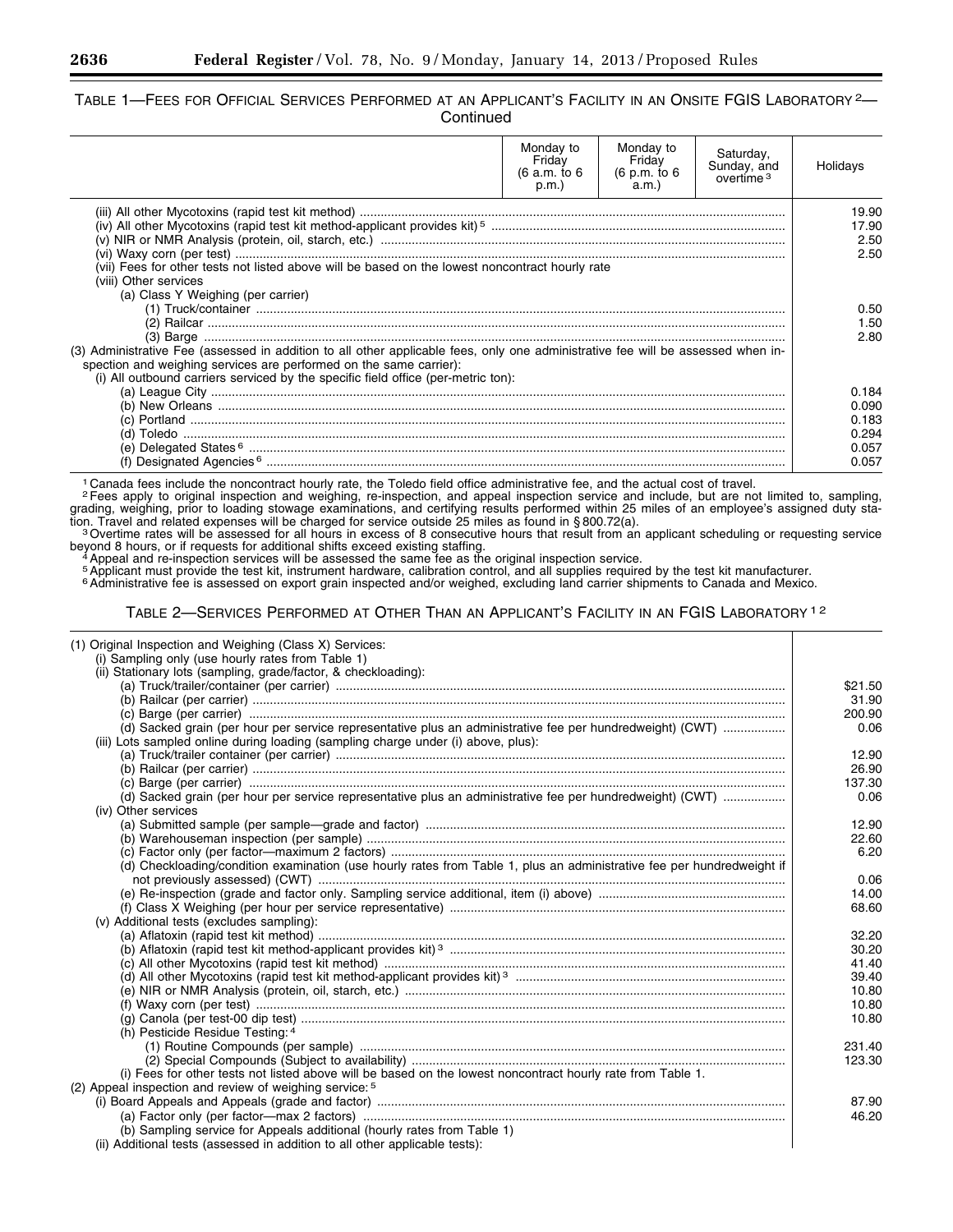# TABLE 2—SERVICES PERFORMED AT OTHER THAN AN APPLICANT'S FACILITY IN AN FGIS LABORATORY <sup>12</sup>—Continued

|                                                                                                             | 32.20  |
|-------------------------------------------------------------------------------------------------------------|--------|
|                                                                                                             | 30.20  |
|                                                                                                             | 50.40  |
|                                                                                                             | 48.40  |
|                                                                                                             | 19.00  |
| (f) Sunflower oil (per test)                                                                                | 19.00  |
|                                                                                                             | 151.10 |
| (h) Pesticide Residue Testing: 4                                                                            |        |
|                                                                                                             | 231.40 |
|                                                                                                             | 123.30 |
| (i) Fees for other tests not listed above will be based on the lowest noncontract hourly rate from Table 1. |        |
|                                                                                                             | 88.60  |
| (3) Stowage examination (service-on-request): 4                                                             |        |
|                                                                                                             | 54.70  |
|                                                                                                             | 54.70  |
|                                                                                                             | 44.00  |
|                                                                                                             | 17.20  |
|                                                                                                             |        |

1Fees apply to original inspection and weighing, re-inspection, and appeal inspection service and include, but are not limited to, sampling, grading, weighing, prior to loading stowage examinations, and certifying results performed within 25 miles of an employee's assigned duty sta-

tion. Travel and related expenses will be charged for service outside 25 miles as found in § 800.72(a).<br><sup>2</sup> An additional charge will be assessed when the revenue from the services in Schedule A, Table 2, does not cover wh

<sup>3</sup> Applicant must provide the test kit, instrument hardware, calibration control, and all supplies required by the test kit manufacturer.<br><sup>4</sup> If performed outside of normal business, 1<sup>}</sup> times the applicable unit fee wil rate of \$3.30 per sample by the Service.

#### TABLE 3—MISCELLANEOUS SERVICES 1

| (3) Special weighing services (per hour per service representative): 2                                                                                                                     | \$68.60<br>68.60 |
|--------------------------------------------------------------------------------------------------------------------------------------------------------------------------------------------|------------------|
|                                                                                                                                                                                            | 89.20<br>89.20   |
|                                                                                                                                                                                            | 89.20            |
|                                                                                                                                                                                            | 89.20            |
|                                                                                                                                                                                            | 89.20            |
| (vi) Use of GIPSA railroad track scale test equipment per facility for each requested service. (Track scales tested under<br>the Association of American Railroads agreement are exempt.). | 535.50           |
|                                                                                                                                                                                            | 89.20            |
|                                                                                                                                                                                            | 89.20            |
|                                                                                                                                                                                            | 89.20            |
| (5) Online customized data service:                                                                                                                                                        |                  |
|                                                                                                                                                                                            | 535.50           |
|                                                                                                                                                                                            | 321.30           |
|                                                                                                                                                                                            | 3.30             |
|                                                                                                                                                                                            | 2.00             |
|                                                                                                                                                                                            | 2.00             |
|                                                                                                                                                                                            | 2.00             |
|                                                                                                                                                                                            | Actual Cost.     |
| (11) Preparing certificates onsite or during other than normal business hours (use hourly rates from Table 1)                                                                              |                  |

<sup>1</sup> Any requested service that is not listed will be performed at \$68.60 per hour.

2 Regular business hours—Monday through Friday—service provided at other than regular business hours will be charged at 11/2; times the ap-<br>plicable hourly rate. (See § 800.0(b)(14) for definition of "business day.")

<sup>3</sup>Foreign travel charged hourly fee of \$89.20 plus travel, per diem, and related expenditures.

#### **Schedule B—Fees for FGIS Supervision of Official Inspection and Weighing Services Performed by Delegated States and/or Designated Agencies in the U.S.**

The supervision fee charged by the Service is \$0.011 per metric ton of domestic U.S. grain shipments inspected and/or weighed, including land carrier shipments to Canada and Mexico.

(a) *Registration certificates and renewals.* (1) The nature of your

business will determine the fees that your business must pay for registration certificates and renewals:

(i) If you operate a business that buys, handles, weighs, or transports grain for sale in foreign commerce, you must pay \$135.00.

(ii) If you operate a business that buys, handles, weighs, or transports grain for sale in foreign commerce and you are also in a control relationship (see definition in section 17A(b)(2) of

the Act) with respect to a business that buys, handles, weighs, or transports grain for sale in interstate commerce, you must pay \$270.00.

(2) If you request extra copies of registration certificates, you must pay \$2.00 for each copy.

(b) *Designation amendments.* If you submit an application to amend a designation, you must pay \$75.00.

(c) If you submit an application to operate as a scale testing organization, you must pay \$250.00.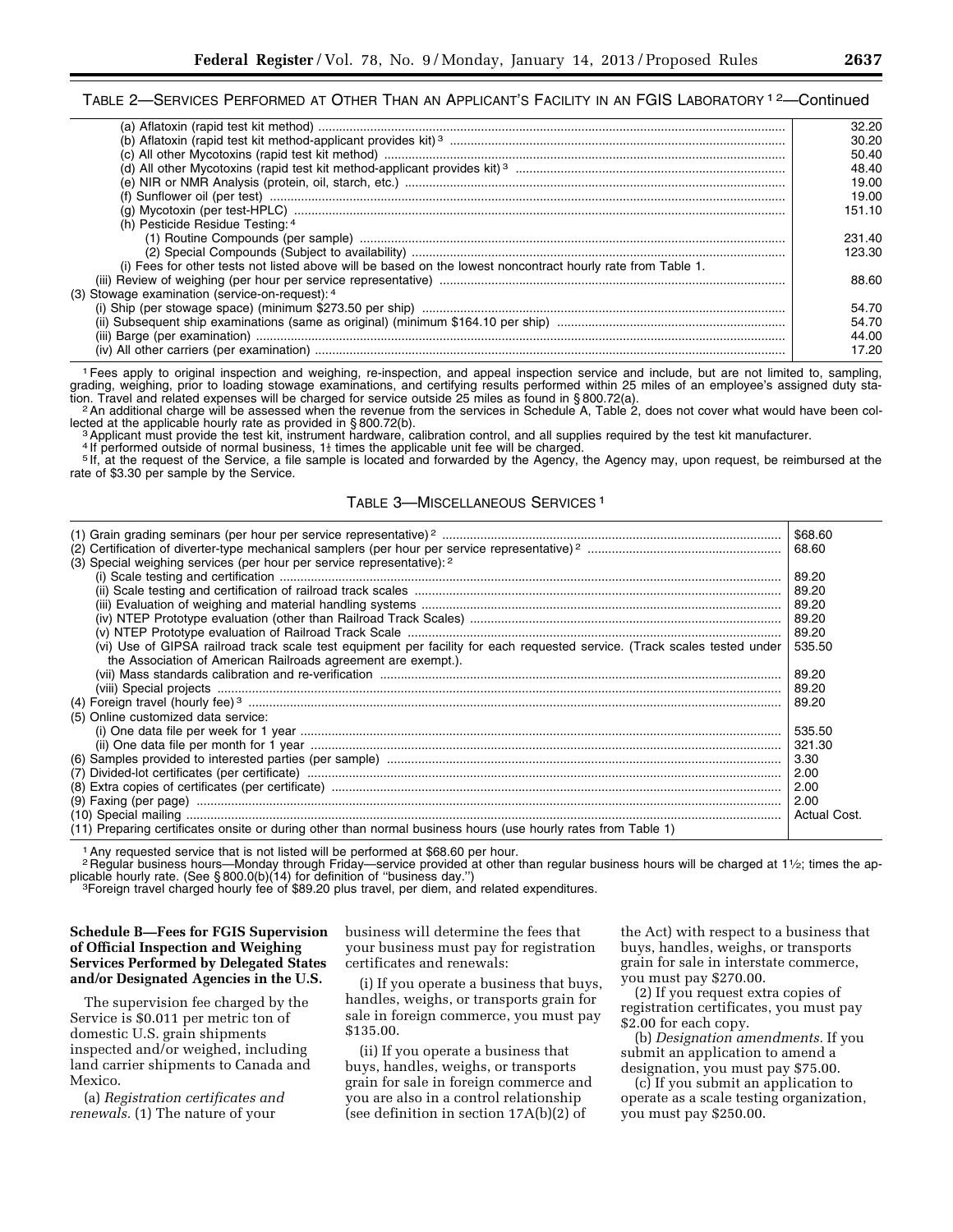#### **Schedule A—Fees for Official Inspection and Weighing Services Performed in the United States and Canada 1**

*Effective October 1, 2014 Through September 30, 2015* 

(Fiscal Year 2015)

TABLE 1—FEES FOR OFFICIAL SERVICES PERFORMED AT AN APPLICANT'S FACILITY IN AN ONSITE FGIS LABORATORY 2

|                                                                                                                                                                                                                                                                                                                                                                                                                                                                                                                                                   | Monday to<br>Friday<br>(6 a.m. to<br>6 p.m.) | Monday to<br>Friday<br>(6 p.m. to<br>6 a.m.) | Saturday,<br>Sunday, and<br>overtime $3$ | Holidays                                                                |
|---------------------------------------------------------------------------------------------------------------------------------------------------------------------------------------------------------------------------------------------------------------------------------------------------------------------------------------------------------------------------------------------------------------------------------------------------------------------------------------------------------------------------------------------------|----------------------------------------------|----------------------------------------------|------------------------------------------|-------------------------------------------------------------------------|
| (1) Inspection and Weighing Services Hourly Rates (per service representa-<br>tive):                                                                                                                                                                                                                                                                                                                                                                                                                                                              |                                              |                                              |                                          |                                                                         |
|                                                                                                                                                                                                                                                                                                                                                                                                                                                                                                                                                   | \$39.40<br>70.00                             | 41.20<br>70.00                               | 47.20<br>70.00                           | 70.00<br>70.00                                                          |
| (2) Additional Tests (cost per test, assessed in addition to the hourly rate): 4<br>(vii) Fees for other tests not listed above will be based on the lowest noncontract hourly rate<br>(viii) Other services<br>(a) Class Y Weighing (per carrier)<br>(3) Administrative Fee (assessed in addition to all other applicable fees, only one administrative fee will be assessed when in-<br>spection and weighing services are performed on the same carrier):<br>(i) All outbound carriers serviced by the specific field office (per-metric ton): |                                              |                                              |                                          | 11.10<br>9.10<br>20.30<br>18.30<br>2.60<br>2.60<br>0.60<br>1.60<br>2.90 |
|                                                                                                                                                                                                                                                                                                                                                                                                                                                                                                                                                   |                                              |                                              |                                          | 0.188<br>0.092<br>0.187<br>0.300<br>0.059<br>0.059                      |

<sup>1</sup> Canada fees include the noncontract hourly rate, the Toledo field office administrative fee, and the actual cost of travel.<br><sup>2</sup> Fees apply to original inspection and weighing, re-inspection, and appeal inspection servi grading, weighing, prior to loading stowage examinations, and certifying results performed within 25 miles of an employee's assigned duty sta-

tion. Travel and related expenses will be charged for service outside 25 miles as found in § 800.72(a).<br><sup>3</sup> Overtime rates will be assessed for all hours in excess of 8 consecutive hours that result from an applicant sched

<sup>4</sup>Appeal and re-inspection services will be assessed the same fee as the original inspection service.<br><sup>5</sup> Applicant must provide the test kit, instrument hardware, calibration control, and all supplies required by the tes

<sup>6</sup> Administrative fee is assessed on export grain inspected and/or weighed, excluding land carrier shipments to Canada and Mexico.

| (1) Original Inspection and Weighing (Class X) Services<br>(i) Sampling only (use hourly rates from Table 1)           |         |
|------------------------------------------------------------------------------------------------------------------------|---------|
| (ii) Stationary lots (sampling, grade/factor, & checkloading):                                                         |         |
|                                                                                                                        | \$22.00 |
|                                                                                                                        | 32.60   |
|                                                                                                                        | 205.00  |
| (d) Sacked grain (per hour per service representative plus an administrative fee per hundredweight) (CWT)              | 0.07    |
| (iii) Lots sampled online during loading (sampling charge under (i) above, plus):                                      |         |
|                                                                                                                        | 13.20   |
|                                                                                                                        | 27.50   |
|                                                                                                                        | 140.10  |
| (d) Sacked grain (per hour per service representative plus an administrative fee per hundredweight) (CWT)              | 0.07    |
| (iv) Other services                                                                                                    |         |
|                                                                                                                        | 13.20   |
|                                                                                                                        | 23.10   |
|                                                                                                                        | 6.40    |
| (d) Checkloading/condition examination (use hourly rates from Table 1, plus an administrative fee per hundredweight if |         |
|                                                                                                                        | 0.07    |
|                                                                                                                        | 14.30   |
|                                                                                                                        | 70.00   |
|                                                                                                                        |         |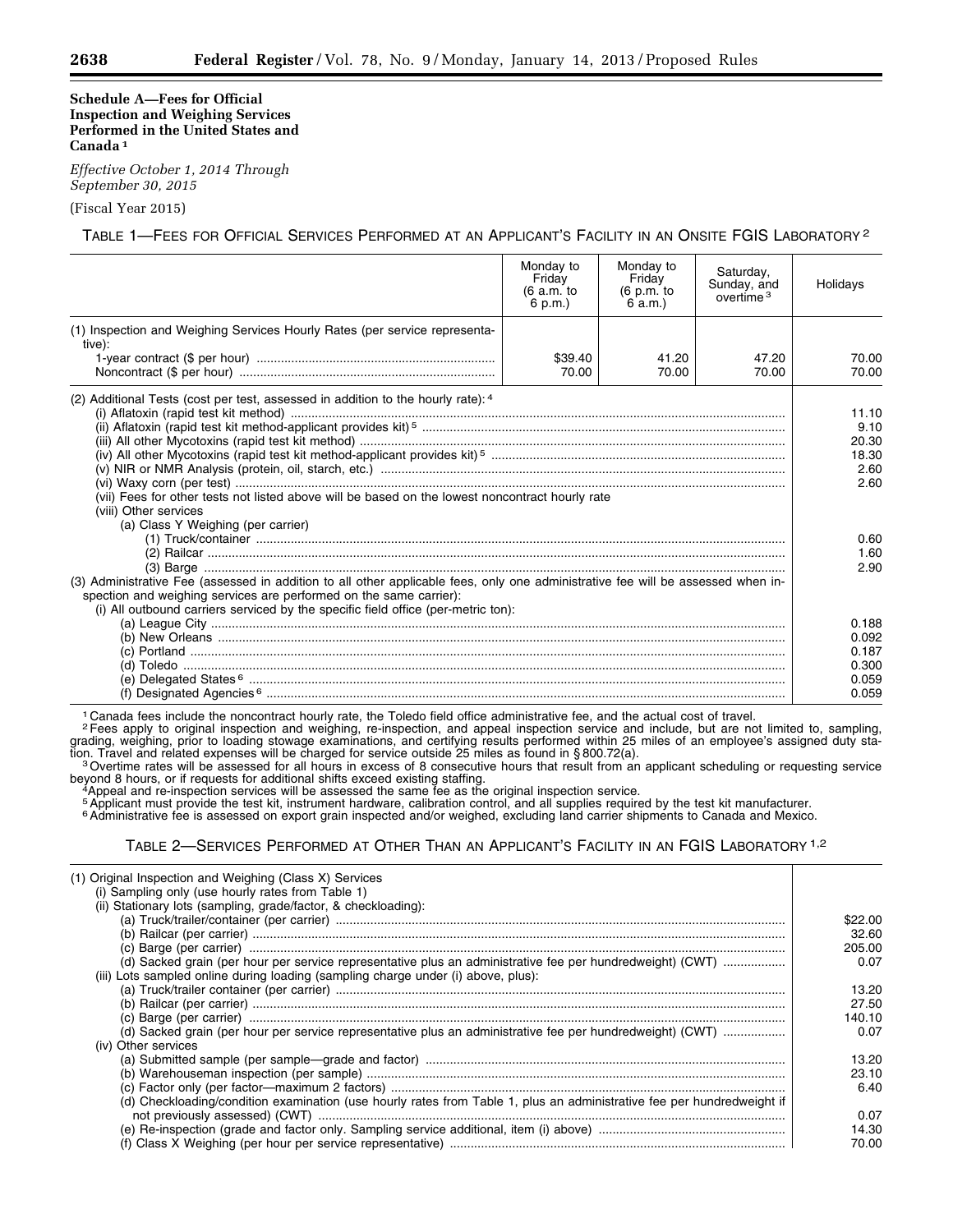# TABLE 2—SERVICES PERFORMED AT OTHER THAN AN APPLICANT'S FACILITY IN AN FGIS LABORATORY <sup>1,2</sup>—Continued

| (v) Additional tests (excludes sampling):                                                                   |        |
|-------------------------------------------------------------------------------------------------------------|--------|
|                                                                                                             | 32.90  |
|                                                                                                             | 30.90  |
|                                                                                                             | 42.30  |
|                                                                                                             | 40.30  |
|                                                                                                             | 11.10  |
|                                                                                                             | 11.10  |
|                                                                                                             | 11.10  |
| (h) Pesticide Residue Testing: 4                                                                            |        |
|                                                                                                             | 236.10 |
|                                                                                                             | 125.80 |
| (i) Fees for other tests not listed above will be based on the lowest noncontract hourly rate from Table 1  |        |
| (2) Appeal inspection and review of weighing service. <sup>5</sup>                                          |        |
|                                                                                                             | 89.70  |
|                                                                                                             | 47.20  |
| (b) Sampling service for Appeals additional (hourly rates from Table 1)                                     |        |
| (ii) Additional tests (assessed in addition to all other applicable tests):                                 |        |
|                                                                                                             | 32.90  |
|                                                                                                             | 30.90  |
|                                                                                                             | 51.50  |
|                                                                                                             | 49.50  |
|                                                                                                             | 19.40  |
|                                                                                                             | 19.40  |
|                                                                                                             | 154.20 |
| (h) Pesticide Residue Testing: 4                                                                            |        |
|                                                                                                             | 236.10 |
|                                                                                                             | 125.80 |
| (i) Fees for other tests not listed above will be based on the lowest noncontract hourly rate from Table 1. |        |
|                                                                                                             | 90.40  |
| (3) Stowage examination (service-on-request): 4                                                             |        |
|                                                                                                             | 55.80  |
|                                                                                                             | 55.80  |
|                                                                                                             | 44.90  |
|                                                                                                             | 17.60  |
|                                                                                                             |        |

1Fees apply to original inspection and weighing, re-inspection, and appeal inspection service and include, but are not limited to, sampling, grading, weighing, prior to loading stowage examinations, and certifying results performed within 25 miles of an employee's assigned duty sta-<br>tion. Travel and related expenses will be charged for service outside 25 miles

<sup>2</sup> An additional charge will be assessed when the revenue from the services in Schedule A, Table 2, does not cover what would have been collected at the applicable hourly rate as provided in §800.72(b).

3 Applicant must provide the test kit, instrument hardware, calibration control, and all supplies required by the test kit manufacturer.<br>4 If performed outside of normal business, 1½; times the applicable unit fee will be rate of \$3.40 per sample by the Service.

## TABLE 3—MISCELLANEOUS SERVICES 1

|                                                                                                                               | \$70.00            |
|-------------------------------------------------------------------------------------------------------------------------------|--------------------|
|                                                                                                                               | 70.00              |
| (3) Special weighing services (per hour per service representative): 2                                                        |                    |
|                                                                                                                               | 91.00              |
|                                                                                                                               | 91.00              |
|                                                                                                                               | 91.00              |
|                                                                                                                               | 91.00              |
|                                                                                                                               | 91.00              |
| (vi) Use of GIPSA railroad track scale test equipment per facility for each requested service. (Track scales tested under the |                    |
|                                                                                                                               | 546.30             |
|                                                                                                                               | 91.00              |
|                                                                                                                               | 91.00              |
|                                                                                                                               | 91.00              |
| (5) Online customized data service:                                                                                           |                    |
|                                                                                                                               | 546.30             |
|                                                                                                                               | 327.80             |
|                                                                                                                               | 3.40               |
|                                                                                                                               | 2.10               |
|                                                                                                                               | 2.10               |
|                                                                                                                               | 2.10               |
|                                                                                                                               | <b>Actual Cost</b> |
| (11) Preparing certificates onsite or during other than normal business hours (use hourly rates from Table 1)                 |                    |

<sup>1</sup> Any requested service that is not listed will be performed at \$70.00 per hour.

<sup>2</sup> Regular business hours—Monday through Friday—service provided at other than regular business hours will be charged at 1<sup>t</sup> times the applicable hourly rate. (See § 800.0(b)(14) for definition of "business day.")<br><sup>3</sup> Foreign travel charged hourly fee of \$91.00 plus travel, per diem, and related expenditures.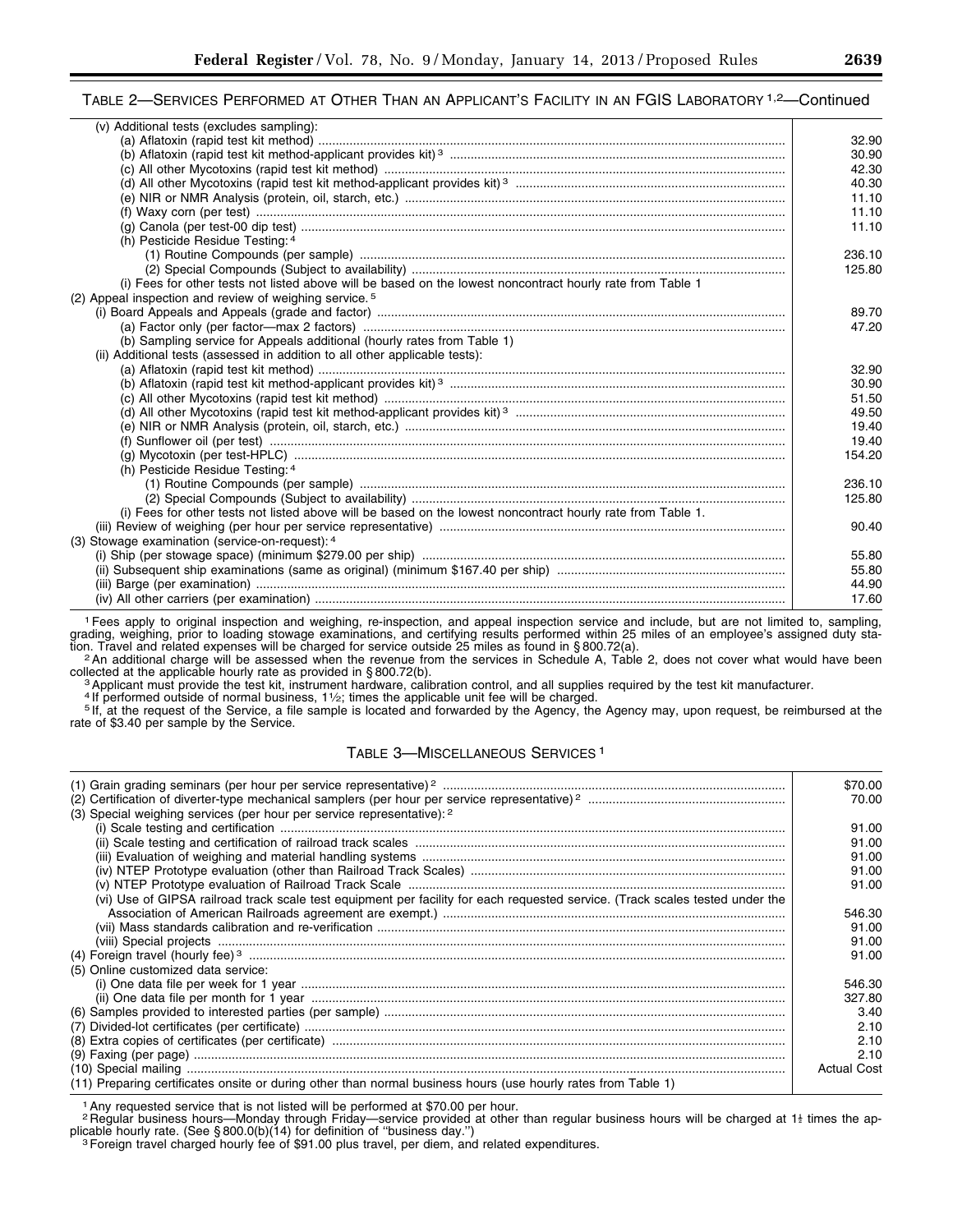#### **Schedule B—Fees for FGIS Supervision of Official Inspection and Weighing Services Performed by Delegated States and/or Designated Agencies in the U.S.**

The supervision fee charged by the Service is \$0.011 per metric ton of domestic U.S. grain shipments inspected and/or weighed, including land carrier shipments to Canada and Mexico.

(a) *Registration certificates and renewals.* (1) The nature of your business will determine the fees that your business must pay for registration certificates and renewals:

(i) If you operate a business that buys, handles, weighs, or transports grain for sale in foreign commerce, you must pay \$135.00.

(ii) If you operate a business that buys, handles, weighs, or transports grain for sale in foreign commerce and you are also in a control relationship (see definition in section  $17A(b)(2)$  of the Act) with respect to a business that buys, handles, weighs, or transports grain for sale in interstate commerce, you must pay \$270.00.

(2) If you request extra copies of registration certificates, you must pay \$2.10 for each copy.

(b) *Designation amendments.* If you submit an application to amend a designation, you must pay \$75.00.

(c) If you submit an application to operate as a scale testing organization, you must pay \$250.00.

## **Schedule A—Fees for Official Inspection and Weighing Services Performed in the United States and Canada1**

*Effective October 1, 2015 Through September 30, 2016* 

(Fiscal Year 2016)

| TABLE 1-FEES FOR OFFICIAL SERVICES PERFORMED AT AN APPLICANT'S FACILITY IN AN ONSITE FGIS LABORATORY <sup>2</sup> |  |  |
|-------------------------------------------------------------------------------------------------------------------|--|--|
|-------------------------------------------------------------------------------------------------------------------|--|--|

|                                                                                                                                                                                                                                                                                             | Monday<br>to Friday<br>(6 a.m. to<br>6 p.m.) | Monday<br>to Friday<br>(6 p.m. to<br>6 a.m.) | Saturday,<br>Sunday, and<br>overtime <sup>3</sup> | Holidays               |
|---------------------------------------------------------------------------------------------------------------------------------------------------------------------------------------------------------------------------------------------------------------------------------------------|----------------------------------------------|----------------------------------------------|---------------------------------------------------|------------------------|
| (1) Inspection and Weighing Services Hourly Rates (per service representa-<br>tive):                                                                                                                                                                                                        |                                              |                                              |                                                   |                        |
|                                                                                                                                                                                                                                                                                             | \$40.20<br>71.40                             | 42.10<br>71.40                               | 48.20<br>71.40                                    | 71.40<br>71.40         |
| (2) Additional Tests (cost per test, assessed in addition to the hourly rate): 4                                                                                                                                                                                                            |                                              |                                              |                                                   | 11.40                  |
|                                                                                                                                                                                                                                                                                             |                                              |                                              |                                                   | 9.40<br>20.80<br>18.80 |
| (vii) Fees for other tests not listed above will be based on the lowest noncontract hourly rate.<br>(viii) Other services.                                                                                                                                                                  |                                              |                                              | 2.70<br>2.70                                      |                        |
| (a) Class Y Weighing (per carrier).                                                                                                                                                                                                                                                         |                                              |                                              |                                                   | 0.70<br>1.70           |
| (3) Administrative Fee (assessed in addition to all other applicable fees, only one administrative fee will be assessed when in-<br>spection and weighing services are performed on the same carrier):<br>(i) All outbound carriers serviced by the specific field office (per-metric ton): |                                              |                                              |                                                   | 3.00                   |
|                                                                                                                                                                                                                                                                                             |                                              |                                              |                                                   | 0.192<br>0.094         |
|                                                                                                                                                                                                                                                                                             |                                              |                                              |                                                   | 0.191<br>0.306         |
|                                                                                                                                                                                                                                                                                             |                                              |                                              |                                                   | 0.061<br>0.061         |

<sup>1</sup> Canada fees include the noncontract hourly rate, the Toledo field office administrative fee, and the actual cost of travel.

2Fees apply to original inspection and weighing, re-inspection, and appeal inspection service and include, but are not limited to, sampling, grading, weighing, prior to loading stowage examinations, and certifying results performed within 25 miles of an employee's assigned duty sta-

tion. Travel and related expenses will be charged for service outside 25 miles as found in §800.72(a).<br><sup>3</sup>Overtime rates will be assessed for all hours in excess of 8 consecutive hours that result from an applicant schedul beyond 8 hours, or if requests for additional shifts exceed existing staffing.<br>4 Appeal and re-inspection services will be assessed the same fee as the original inspection service.<br><sup>5</sup> Applicant must provide the test kit,

<sup>6</sup> Administrative fee is assessed on export grain inspected and/or weighed, excluding land carrier shipments to Canada and Mexico.

| (1) Original Inspection and Weighing (Class X) Services<br>(i) Sampling only (use hourly rates from Table 1)<br>(ii) Stationary lots (sampling, grade/factor, & checkloading):<br>(iii) Lots sampled online during loading (sampling charge under (i) above, plus):<br>(d) Sacked grain (per hour per service representative plus an administrative fee per hundredweight) (CWT)<br>0.08 |         |
|------------------------------------------------------------------------------------------------------------------------------------------------------------------------------------------------------------------------------------------------------------------------------------------------------------------------------------------------------------------------------------------|---------|
|                                                                                                                                                                                                                                                                                                                                                                                          |         |
|                                                                                                                                                                                                                                                                                                                                                                                          |         |
|                                                                                                                                                                                                                                                                                                                                                                                          | \$22.50 |
|                                                                                                                                                                                                                                                                                                                                                                                          | 33.30   |
|                                                                                                                                                                                                                                                                                                                                                                                          | 209.10  |
|                                                                                                                                                                                                                                                                                                                                                                                          | 0.08    |
|                                                                                                                                                                                                                                                                                                                                                                                          |         |
|                                                                                                                                                                                                                                                                                                                                                                                          | 13.50   |
|                                                                                                                                                                                                                                                                                                                                                                                          | 28.10   |
|                                                                                                                                                                                                                                                                                                                                                                                          | 143.00  |
|                                                                                                                                                                                                                                                                                                                                                                                          |         |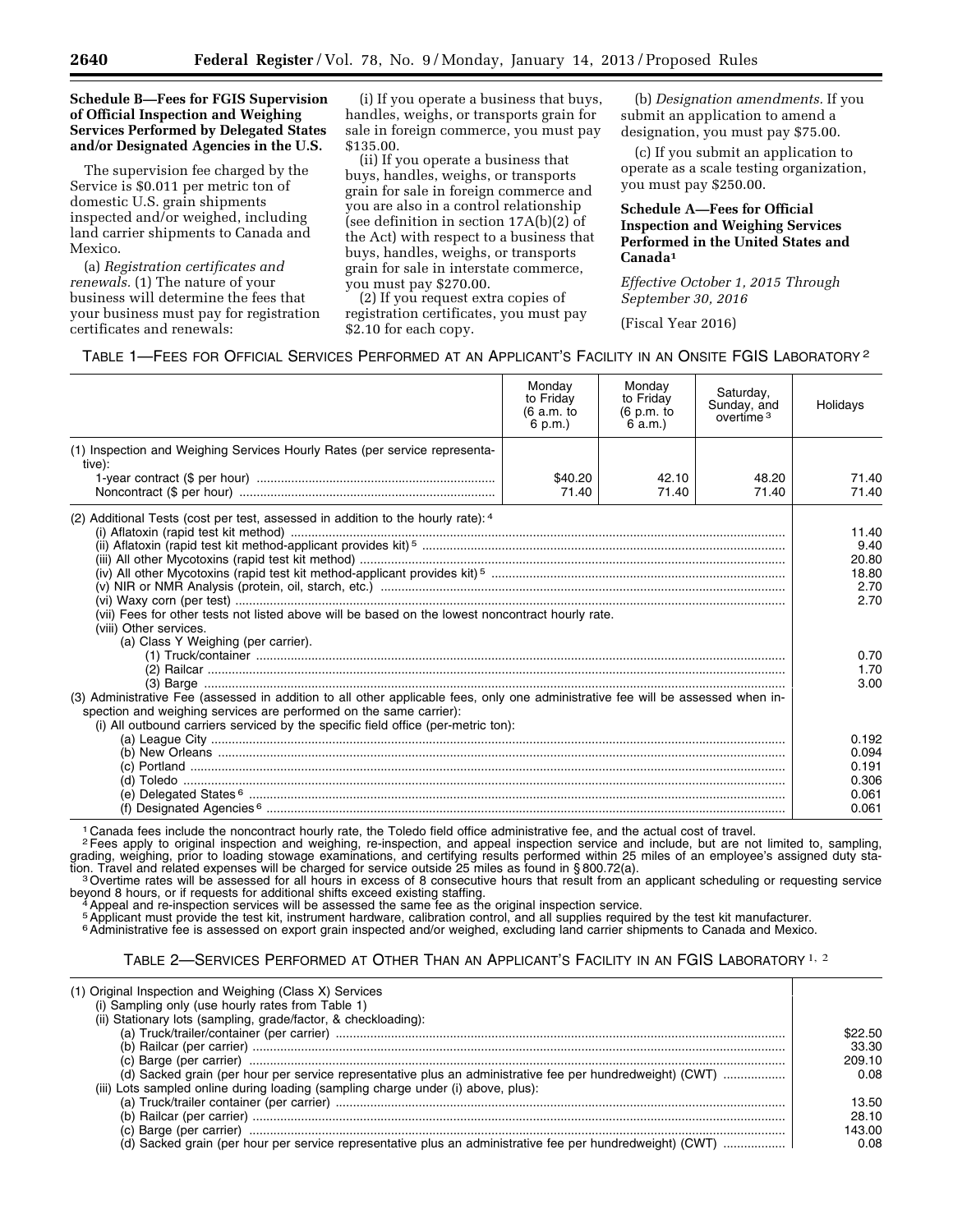## TABLE 2—SERVICES PERFORMED AT OTHER THAN AN APPLICANT'S FACILITY IN AN FGIS LABORATORY 1, 2—Continued

| (iv) Other services                                                                                                    |                |
|------------------------------------------------------------------------------------------------------------------------|----------------|
|                                                                                                                        | 13.50          |
|                                                                                                                        | 23.60          |
|                                                                                                                        | 6.60           |
| (d) Checkloading/condition examination (use hourly rates from Table 1, plus an administrative fee per hundredweight if |                |
|                                                                                                                        | 0.08           |
|                                                                                                                        | 14.60          |
|                                                                                                                        | 71.40          |
| (v) Additional tests (excludes sampling):                                                                              |                |
|                                                                                                                        | 33.60          |
|                                                                                                                        | 31.60          |
|                                                                                                                        | 43.20          |
|                                                                                                                        | 41.20          |
|                                                                                                                        | 11.40          |
|                                                                                                                        | 11.40          |
|                                                                                                                        | 11.40          |
| (h) Pesticide Residue Testing: 4                                                                                       |                |
|                                                                                                                        | 240.90         |
|                                                                                                                        | 128.40         |
| (i) Fees for other tests not listed above will be based on the lowest noncontract hourly rate from Table 1             |                |
| (2) Appeal inspection and review of weighing service. <sup>5</sup>                                                     |                |
|                                                                                                                        | 91.50          |
|                                                                                                                        | 48.20          |
| (b) Sampling service for Appeals additional (hourly rates from Table 1)                                                |                |
| (ii) Additional tests (assessed in addition to all other applicable tests):                                            |                |
|                                                                                                                        | 33.60          |
|                                                                                                                        | 31.60          |
|                                                                                                                        | 52.60          |
|                                                                                                                        | 50.60          |
|                                                                                                                        | 19.80          |
|                                                                                                                        | 19.80          |
|                                                                                                                        | 157.30         |
| (h) Pesticide Residue Testing: 4                                                                                       |                |
|                                                                                                                        | 240.90         |
|                                                                                                                        | 128.40         |
| (i) Fees for other tests not listed above will be based on the lowest noncontract hourly rate from Table 1.            |                |
|                                                                                                                        | 92.30          |
| (3) Stowage examination (service-on-request): 4                                                                        |                |
|                                                                                                                        | 57.00          |
|                                                                                                                        | 57.00          |
|                                                                                                                        |                |
|                                                                                                                        | 45.80<br>18.00 |
|                                                                                                                        |                |

1Fees apply to original inspection and weighing, re-inspection, and appeal inspection service and include, but are not limited to, sampling, grading, weighing, prior to loading stowage examinations, and certifying results performed within 25 miles of an employee's assigned duty staion. Travel and related expenses will be charged for service outside 25 miles as found in § 800.72(a).<br><sup>2</sup> An additional charge will be assessed when the revenue from the services in Schedule A, Table 2, does not cover wha

explicable hourly rate as provided in § 800.72(b).<br><sup>3</sup> Applicant must provide the test kit, instrument hardware, calibration control, and all supplies required by the test kit manufacturer.<br><sup>3</sup> Applicant must provide the t

Figure of \$3.50 per sample by the Service, a file sample is located and forwarded by the Agency, the Agency may, upon request, be reimbursed at the rate of \$3.50 per sample by the Service.

# TABLE 3—MISCELLANEOUS SERVICES 1

|                                                                                                                               | \$71.40 |
|-------------------------------------------------------------------------------------------------------------------------------|---------|
| (3) Special weighing services (per hour per service representative): 2                                                        | 71.40   |
|                                                                                                                               | 92.90   |
|                                                                                                                               | 92.90   |
|                                                                                                                               | 92.90   |
|                                                                                                                               | 92.90   |
|                                                                                                                               | 92.90   |
| (vi) Use of GIPSA railroad track scale test equipment per facility for each requested service. (Track scales tested under the |         |
|                                                                                                                               | 557.30  |
|                                                                                                                               | 92.90   |
|                                                                                                                               | 92.90   |
|                                                                                                                               | 92.90   |
| (5) Online customized data service:                                                                                           |         |
|                                                                                                                               | 557.30  |
|                                                                                                                               | 334.40  |
|                                                                                                                               | 3.50    |
|                                                                                                                               | 2.20    |
|                                                                                                                               | 2.20    |
|                                                                                                                               | 2.20    |
|                                                                                                                               |         |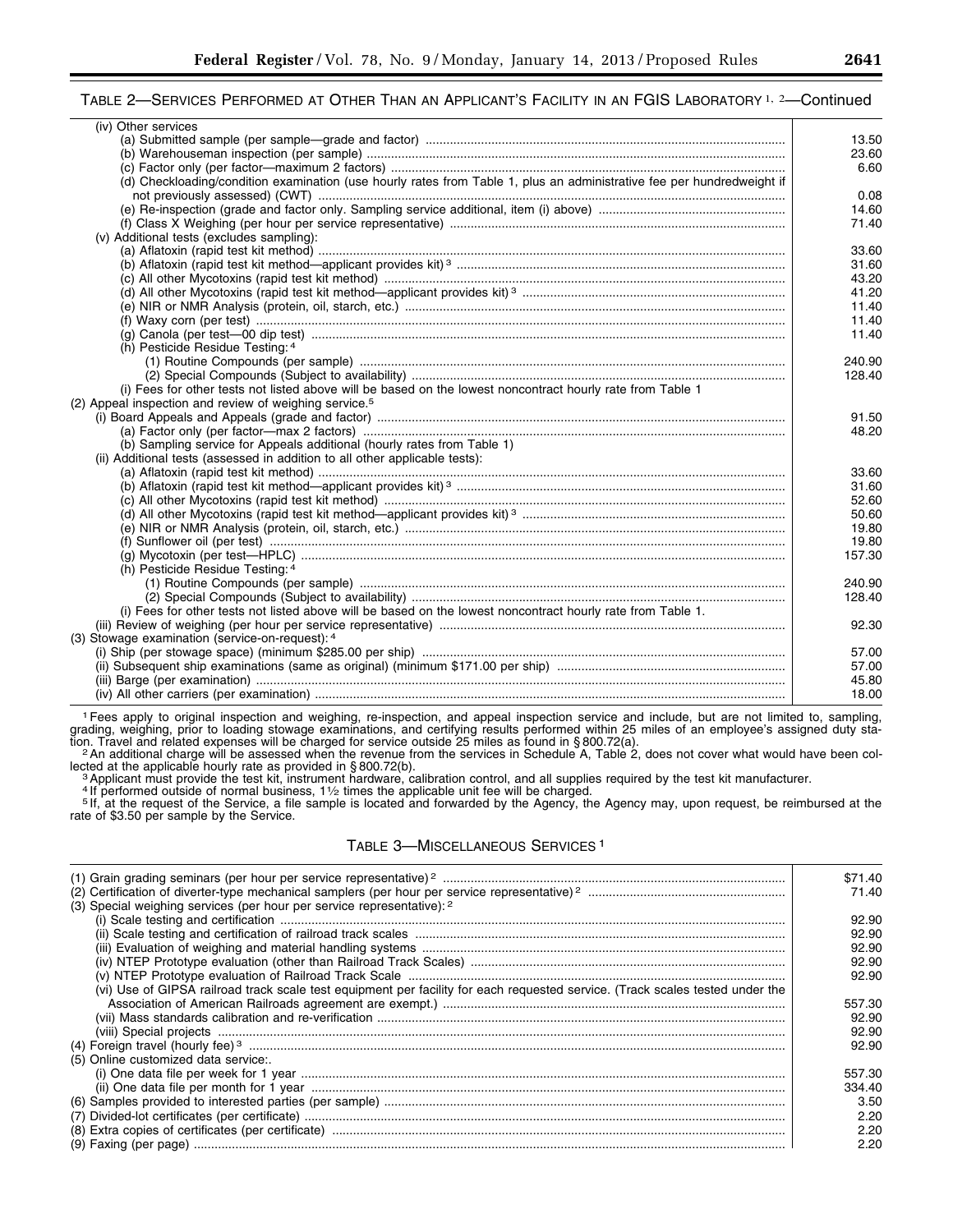## TABLE 3—MISCELLANEOUS SERVICES 1—Continued

| (10) Special mailing                                                                                          |  |
|---------------------------------------------------------------------------------------------------------------|--|
| (11) Preparing certificates onsite or during other than normal business hours (use hourly rates from Table 1) |  |

1Any requested service that is not listed will be performed at \$71.40 per hour.

<sup>2</sup> Regular business hours—Monday through Friday—service provided at other than regular business hours will be charged at 11/2 times the ap-<br>plicable hourly rate. (See § 800.0(b)(14) for definition of "business day.")

<sup>3</sup> Foreign travel charged hourly fee of \$92.90 plus travel, per diem, and related expenditures.

#### **Schedule B—Fees for FGIS Supervision of Official Inspection and Weighing Services Performed by Delegated States and/or Designated Agencies in the U.S.**

The supervision fee charged by the Service is \$0.011 per metric ton of domestic U.S. grain shipments inspected and/or weighed, including land carrier shipments to Canada and Mexico.

(a) *Registration certificates and renewals.* (1) The nature of your business will determine the fees that your business must pay for registration certificates and renewals:

(i) If you operate a business that buys, handles, weighs, or transports grain for sale in foreign commerce, you must pay \$135.00.

(ii) If you operate a business that buys, handles, weighs, or transports grain for sale in foreign commerce and you are also in a control relationship (see definition in section 17A(b)(2) of the Act) with respect to a business that buys, handles, weighs, or transports grain for sale in interstate commerce, you must pay \$270.00.

(2) If you request extra copies of registration certificates, you must pay \$2.20 for each copy.

(b) *Designation amendments.* If you submit an application to amend a designation, you must pay \$75.00.

(c) If you submit an application to operate as a scale testing organization, you must pay \$250.00.

## **Schedule A—Fees for Official Inspection and Weighing Services Performed in the United States and Canada 1**

*Effective October 1, 2016 Through September 30, 2017* 

(Fiscal Year 2017)

#### TABLE 1—FEES FOR OFFICIAL SERVICES PERFORMED AT AN APPLICANT'S FACILITY IN AN ONSITE FGIS LABORATORY 2

|                                                                                                                                                                                                                                                                                             | Monday to<br>Friday<br>(6 a.m. to<br>6 p.m.) | Monday to<br>Friday<br>(6 p.m. to<br>6 a.m.) | Saturday,<br>Sunday, and<br>overtime <sup>3</sup> | Holidays                                                        |
|---------------------------------------------------------------------------------------------------------------------------------------------------------------------------------------------------------------------------------------------------------------------------------------------|----------------------------------------------|----------------------------------------------|---------------------------------------------------|-----------------------------------------------------------------|
| (1) Inspection and Weighing Services Hourly Rates (per service representative):                                                                                                                                                                                                             | \$41.10<br>72.90                             | 43.00<br>72.90                               | 49.20<br>72.90                                    | 72.90<br>72.90                                                  |
| (2) Additional Tests (cost per test, assessed in addition to the hourly rate): 4<br>(vii) Fees for other tests not listed above will be based on the lowest noncontract hourly rate<br>(viii) Other services<br>(a) Class Y Weighing (per carrier)                                          |                                              |                                              |                                                   | 11.70<br>9.70<br>21.30<br>19.30<br>2.80<br>2.80<br>0.80<br>1.80 |
| (3) Administrative Fee (assessed in addition to all other applicable fees, only one administrative fee will be assessed when inspec-<br>tion and weighing services are performed on the same carrier):<br>(i) All outbound carriers serviced by the specific field office (per-metric ton): |                                              | <u>  </u>                                    |                                                   | 3.10<br>0.196<br>0.096<br>0.195                                 |
|                                                                                                                                                                                                                                                                                             |                                              |                                              |                                                   | 0.313<br>0.063<br>0.063                                         |

1 Canada fees include the noncontract hourly rate, the Toledo field office administrative fee, and the actual cost of travel.

2Fees apply to original inspection and weighing, re-inspection, and appeal inspection service and include, but are not limited to, sampling, grading, weighing, prior to loading stowage examinations, and certifying results performed within 25 miles of an employee's assigned duty sta-<br>tion. Travel and related expenses will be charged for service outside 25 miles

<sup>3</sup> Overtime rates will be assessed for all hours in excess of 8 consecutive hours that result from an applicant scheduling or requesting service<br>beyond 8 hours, or if requests for additional shifts exceed existing staffin

<sup>4</sup> Appeal and re-inspection services will be assessed the same fee as the original inspection service.<br><sup>5</sup> Applicant must provide the test kit, instrument hardware, calibration control, and all supplies required by the te

<sup>6</sup> Administrative fee is assessed on export grain inspected and/or weighed, excluding land carrier shipments to Canada and Mexico.

<sup>(1)</sup> Original Inspection and Weighing (Class X) Services (i) Sampling only (use hourly rates from Table 1).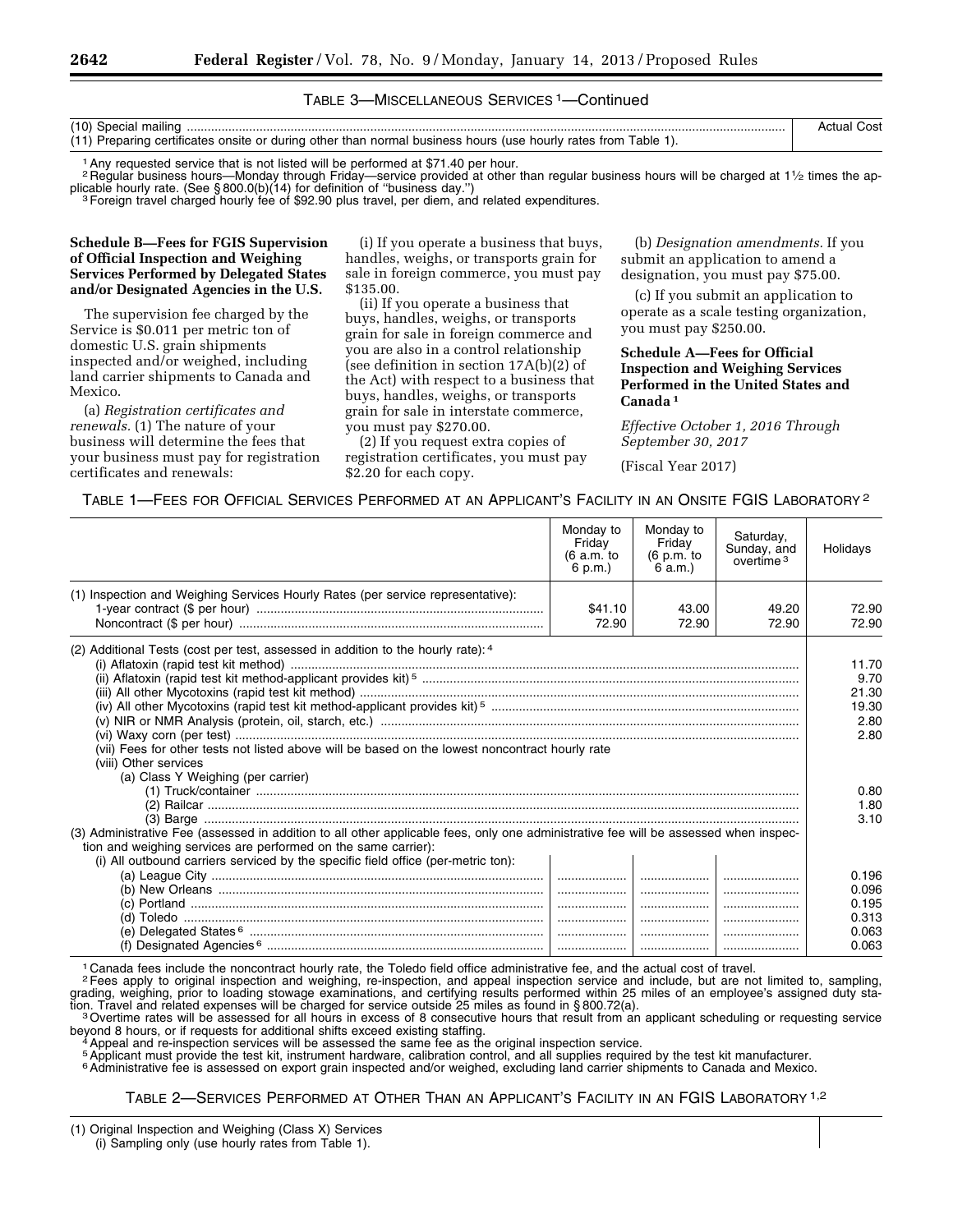# TABLE 2—SERVICES PERFORMED AT OTHER THAN AN APPLICANT'S FACILITY IN AN FGIS LABORATORY <sup>1,2</sup>—Continued

| (ii) Stationary lots (sampling, grade/factor, & checkloading):                                                             |         |
|----------------------------------------------------------------------------------------------------------------------------|---------|
|                                                                                                                            | \$23.00 |
|                                                                                                                            | 34.00   |
|                                                                                                                            | 213.30  |
|                                                                                                                            | 0.09    |
| (iii) Lots sampled online during loading (sampling charge under (i) above, plus):                                          |         |
|                                                                                                                            | 13.80   |
|                                                                                                                            | 28.70   |
|                                                                                                                            | 145.90  |
|                                                                                                                            | 0.09    |
| (iv) Other services                                                                                                        |         |
|                                                                                                                            | 13.80   |
|                                                                                                                            | 24.10   |
|                                                                                                                            | 6.80    |
| (d) Checkloading/condition examination (use hourly rates from Table 1, plus an administrative fee per hundredweight if not |         |
|                                                                                                                            | 0.09    |
|                                                                                                                            | 14.90   |
|                                                                                                                            | 72.90   |
| (v) Additional tests (excludes sampling):                                                                                  |         |
|                                                                                                                            |         |
|                                                                                                                            | 34.30   |
|                                                                                                                            | 32.30   |
|                                                                                                                            | 44.10   |
|                                                                                                                            | 42.10   |
|                                                                                                                            | 11.70   |
|                                                                                                                            | 11.70   |
|                                                                                                                            | 11.70   |
| (h) Pesticide Residue Testing: 4                                                                                           |         |
|                                                                                                                            | 245.80  |
|                                                                                                                            | 131.00  |
| (i) Fees for other tests not listed above will be based on the lowest noncontract hourly rate from Table 1.                |         |
| (2) Appeal inspection and review of weighing service <sup>5</sup>                                                          |         |
|                                                                                                                            | 93.40   |
|                                                                                                                            | 49.20   |
| (b) Sampling service for Appeals additional (hourly rates from Table 1).                                                   |         |
| (ii) Additional tests (assessed in addition to all other applicable tests):                                                |         |
|                                                                                                                            | 34.30   |
|                                                                                                                            | 32.30   |
|                                                                                                                            | 53.70   |
|                                                                                                                            | 51.70   |
|                                                                                                                            |         |
|                                                                                                                            | 20.20   |
|                                                                                                                            | 20.20   |
|                                                                                                                            | 160.50  |
| (h) Pesticide Residue Testing: 4                                                                                           |         |
|                                                                                                                            | 245.80  |
|                                                                                                                            | 131.00  |
| (i) Fees for other tests not listed above will be based on the lowest noncontract hourly rate from Table 1.                |         |
|                                                                                                                            | 94.20   |
| (3) Stowage examination (service-on-request): 4                                                                            |         |
|                                                                                                                            | 58.20   |
|                                                                                                                            | 58.20   |
|                                                                                                                            | 46.80   |
|                                                                                                                            | 18.40   |
|                                                                                                                            |         |

1Fees apply to original inspection and weighing, re-inspection, and appeal inspection service and include, but are not limited to, sampling, grading, weighing, prior to loading stowage examinations, and certifying results performed within 25 miles of an employee's assigned duty station. Travel and related expenses will be charged for service outside 25 miles as found in §800.72(a).<br>An additional charge will be assessed when the revenue from the services in Schedule A, Table 2, does not cover what wo

ected at the applicable hourly rate as provided in § 800.72(b).<br>
<sup>3</sup> Applicant must provide the test kit, instrument hardware, calibration control, and all supplies required by the test kit manufacturer.<br>
<sup>4</sup> If performed

rate of \$3.60 per sample by the Service.

# TABLE 3—MISCELLANEOUS SERVICES 1

| (3) Special weighing services (per hour per service representative): 2                                                            | \$72.90<br>72.90 |
|-----------------------------------------------------------------------------------------------------------------------------------|------------------|
|                                                                                                                                   | 94.80            |
|                                                                                                                                   | 94.80            |
|                                                                                                                                   | 94.80            |
|                                                                                                                                   | 94.80            |
|                                                                                                                                   | 94.80            |
| (vi) Use of GIPSA railroad track scale test equipment per facility for each requested service. (Track scales tested under the As- |                  |
|                                                                                                                                   | 568.50           |